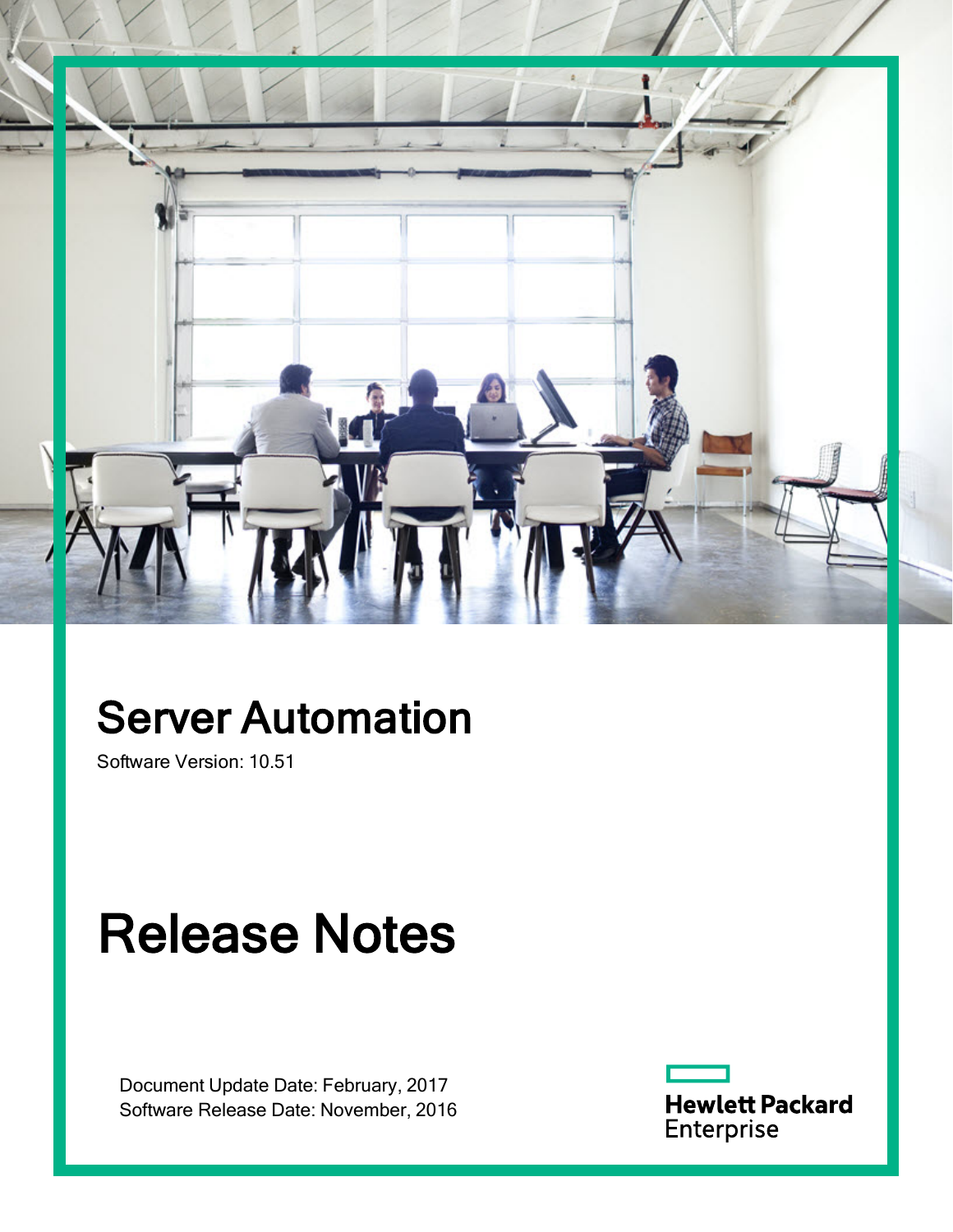#### Legal Notices

#### **Warranty**

The only warranties for Hewlett Packard Enterprise products and services are set forth in the express warranty statements accompanying such products and services. Nothing herein should be construed as constituting an additional warranty. Hewlett Packard Enterprise shall not be liable for technical or editorial errors or omissions contained herein. The information contained herein is subject to change without notice.

#### Restricted rights legend

Confidential computer software. Valid license from Hewlett Packard Enterprise required for possession, use or copying. Consistent with FAR 12.211 and 12.212, Commercial Computer Software, Computer Software Documentation, and Technical Data for Commercial Items are licensed to the U.S. Government under vendor's standard commercial license.

#### Copyright Notice

© Copyright 2000-2017 Hewlett Packard Enterprise Development LP

#### Trademark Notices

Adobe® is a trademark of Adobe Systems Incorporated. Microsoft® and Windows® are U.S. registered trademarks of Microsoft Corporation.

UNIX® is a registered trademark of The Open Group.

#### Documentation updates

The title page of this document contains the following identifying information:

- 
- Software Version number, which indicates the software version.<br>▪ Document Release Date, which changes each time the document is updated.<br>▪ Software Release Date, which indicates the release date of this version of the s
- 

To check for recent updates or to verify that you are using the most recent edition of a document, go to: <https://softwaresupport.hpe.com/>.

This site requires that you register for an HPE Passport and to sign in. To register for an HPE Passport ID, click **Register** on the HPE Software Support site or click **Create an Account** on the HPE Passport login page.

You will also receive updated or new editions if you subscribe to the appropriate product support service. Contact your HPE sales representative for details.

#### **Support**

#### Visit the HPE Software Support site at: [https://softwaresupport.hpe.com.](https://softwaresupport.hpe.com/)

This website provides contact information and details about the products, services, and support that HPE Software offers.

HPE Software online support provides customer self-solve capabilities. It provides a fast and efficient way to access interactive technical support tools needed to manage your business. As a valued support customer, you can benefit by using the support website to:

- Search for knowledge documents of interest
- Submit and track support cases and enhancement requests
- 
- <sup>l</sup> Download software patches <sup>l</sup> Manage support contracts <sup>l</sup> Look up HPE Support contacts
- <sup>l</sup> Review information about available services
- **Enter into discussions with other software customers**<br>Research and register for software training
- 

Most of the support areas require that you register as an HPE Passport user and to sign in. Many also require a support contract. To register for an HPE Passport ID, click<br><mark>Register</mark> on the HPE Support site or click <mark>Creat</mark>

To find more information about access levels, go to: <https://softwaresupport.hpe.com/web/softwaresupport/access-levels>.

**HPE Software Solutions Now** accesses the HPESW Solution and Integration Portal website. This site enables you to explore HPE Product Solutions to meet your business needs, includes a full list of Integrations between HPE Products, as well as a listing of ITIL Processes. The URL for this website is https://softwaresupport.hpe.com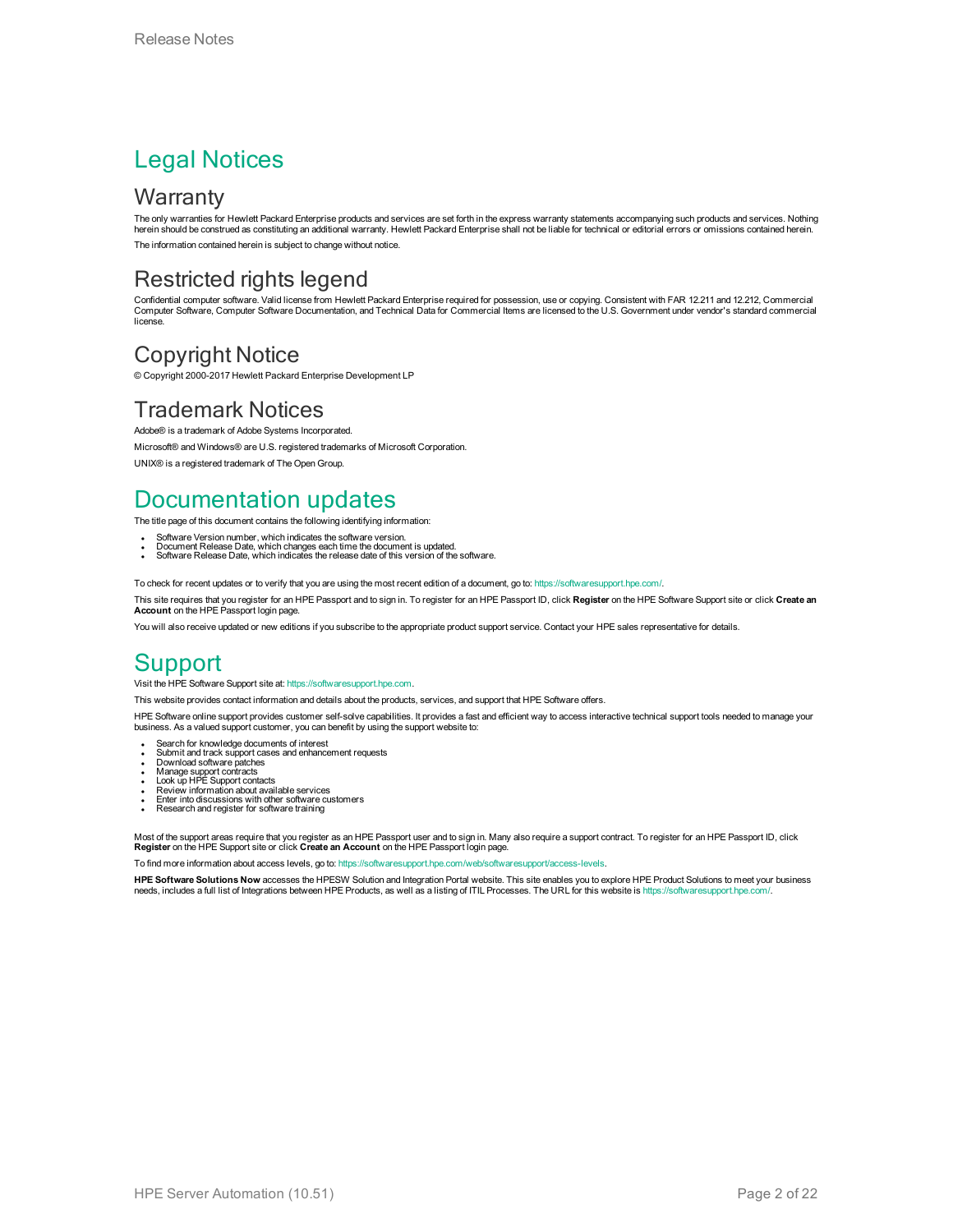### **Contents**

| Introduction                                                  |     |
|---------------------------------------------------------------|-----|
|                                                               |     |
|                                                               |     |
|                                                               |     |
|                                                               |     |
|                                                               |     |
| Fixed defects                                                 |     |
|                                                               |     |
| Installation                                                  | 14  |
|                                                               | 14  |
|                                                               |     |
|                                                               |     |
|                                                               |     |
|                                                               |     |
|                                                               |     |
|                                                               |     |
| Settings required for regular users with sudo capabilities 18 |     |
|                                                               |     |
|                                                               |     |
|                                                               |     |
|                                                               |     |
|                                                               | .21 |
|                                                               | 22  |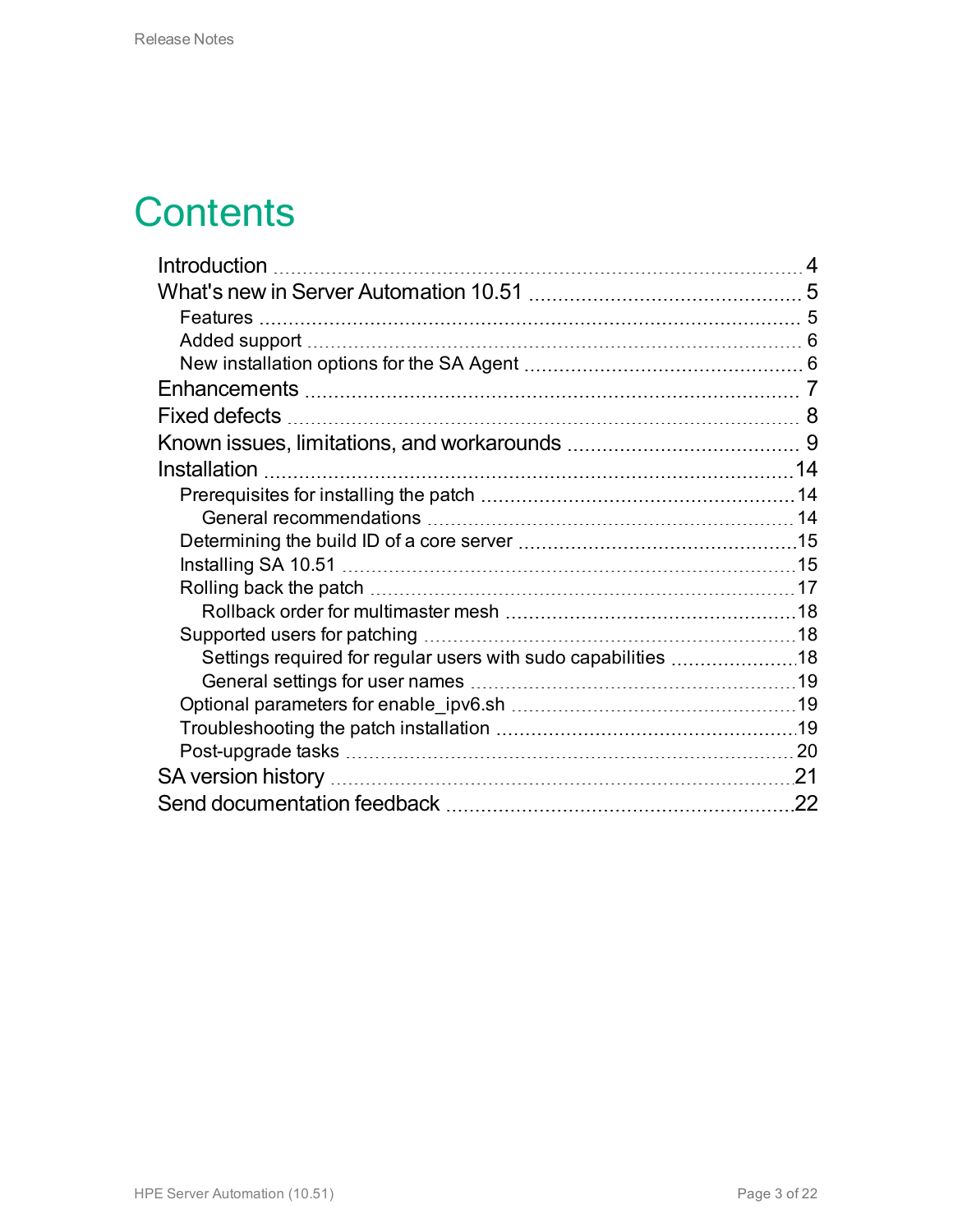### <span id="page-3-0"></span>Introduction

This document provides an overview of the HPE Server Automation (SA) 10.51 release. It contains the following important information not included in the manuals or in the online Help.

- "What's new in Server [Automation](#page-4-0) 10.51" on the next page
- ["Enhancements"](#page-6-0) on page 7
- "Fixed [defects](#page-7-0)" on page 8
- "Known issues, limitations, and [workarounds"](#page-8-0) on page 9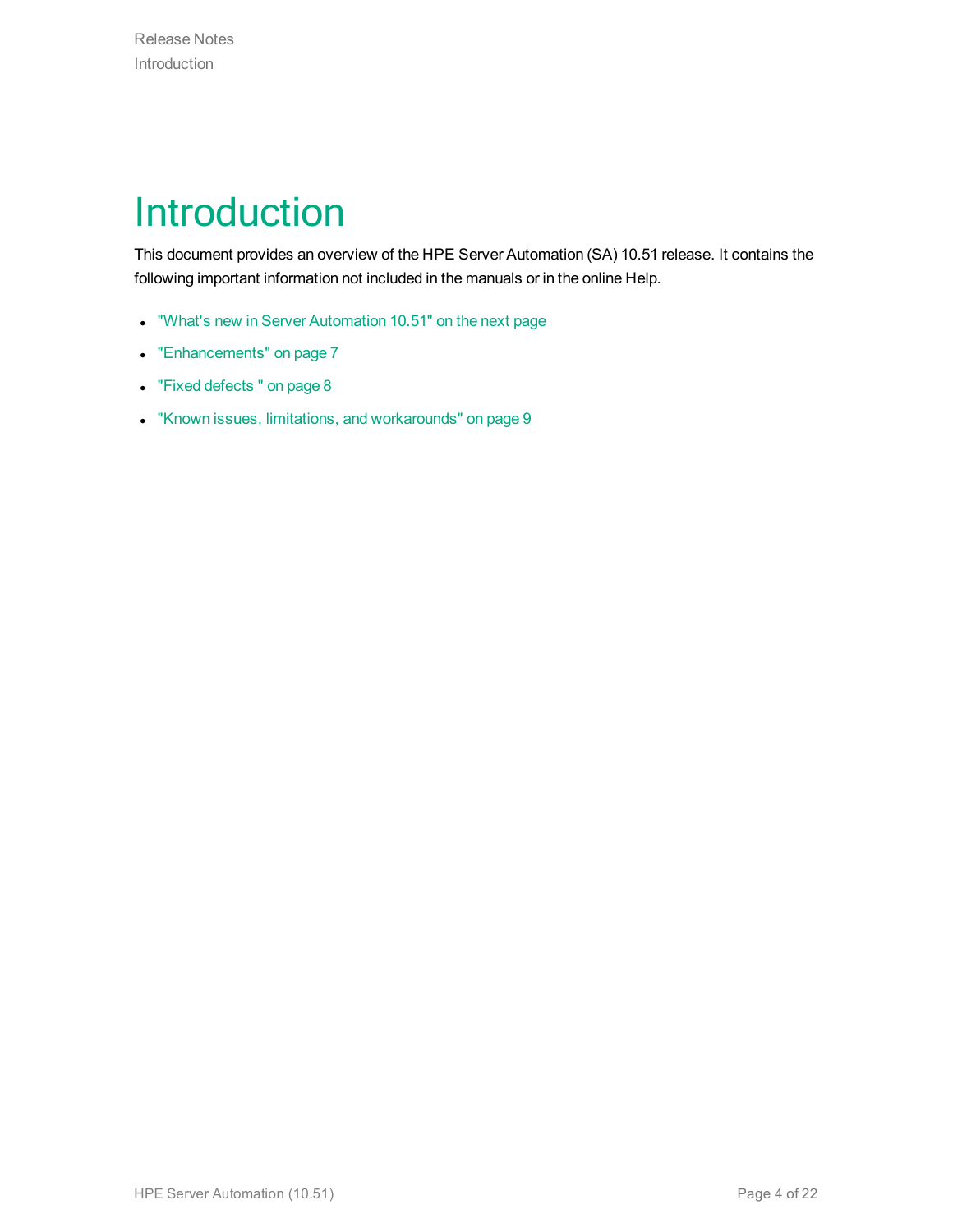#### <span id="page-4-0"></span>What's new in Server Automation 10.51

Server Automation 10.51 includes the following new features, enhancements, and support changes:

#### <span id="page-4-1"></span>Features

| <b>Feature</b>                                               | <b>Description</b>                                                                                                                                                                                                                                                                  |
|--------------------------------------------------------------|-------------------------------------------------------------------------------------------------------------------------------------------------------------------------------------------------------------------------------------------------------------------------------------|
| Migration to OpenJDK                                         | Oracle JDK has been migrated to OpenJDK. Now, SA will run its<br>Cores and Clients using OpenJDK.                                                                                                                                                                                   |
| Integration with Windows<br>Server Update Services<br>(WSUS) | SA can now connect to a WSUS server on your network to retrieve<br>Microsoft patches from a central Windows patching repository. This<br>adds an alternative workflow to the standard way of importing<br>Windows patches from HPELN and Microsoft's offline catalog of<br>updates. |
|                                                              | For tightly secured environments that cannot access the internet,<br>switch SA to the new <b>WSUS</b> patching mode to pull in Windows<br>updates from a custom WSUS repository in your network.                                                                                    |
|                                                              | The new WSUS patching option is available under Patch<br>Administration > Patch settings and it connects SA to a Web<br>service that you deploy on the WSUS machine. The SA-<br>WSUS Web service connection supports both HTTP and<br>HTTPS requests.                               |
|                                                              | Your selected patching mode applies to all the managed servers in<br>the SA mesh. This means that you cannot target only specific<br>servers for WSUS patching and keep others under Offline Catalog<br>patching.                                                                   |
|                                                              | Note: The populate-opsware-update-library and the<br>live-network-connector scripts are still specific to<br>Microsoft Offline Catalog patching and do not run in WSUS<br>patching mode.                                                                                            |
|                                                              | For more information on the WSUS patching mode, see Importing<br>the Windows patch database from WSUS in the SA 10.51 User<br>Guide Use section.                                                                                                                                    |
| SELinux support for RHEL 6.8<br>and RHEL 7.x                 | SA Agents running on RHEL 7.x managed servers now integrate<br>with Systemd service. To use SA SELInux policies on RHEL 6.8<br>and RHEL 7.x managed servers, update the SA Agent to the 10.51<br>version.                                                                           |
|                                                              | SA Agents using Systemd benefit from separate Start/Stop<br>commands. For more information, see Starting and stopping the<br>SA Agent in the SA 10.51 User Guide Use section.                                                                                                       |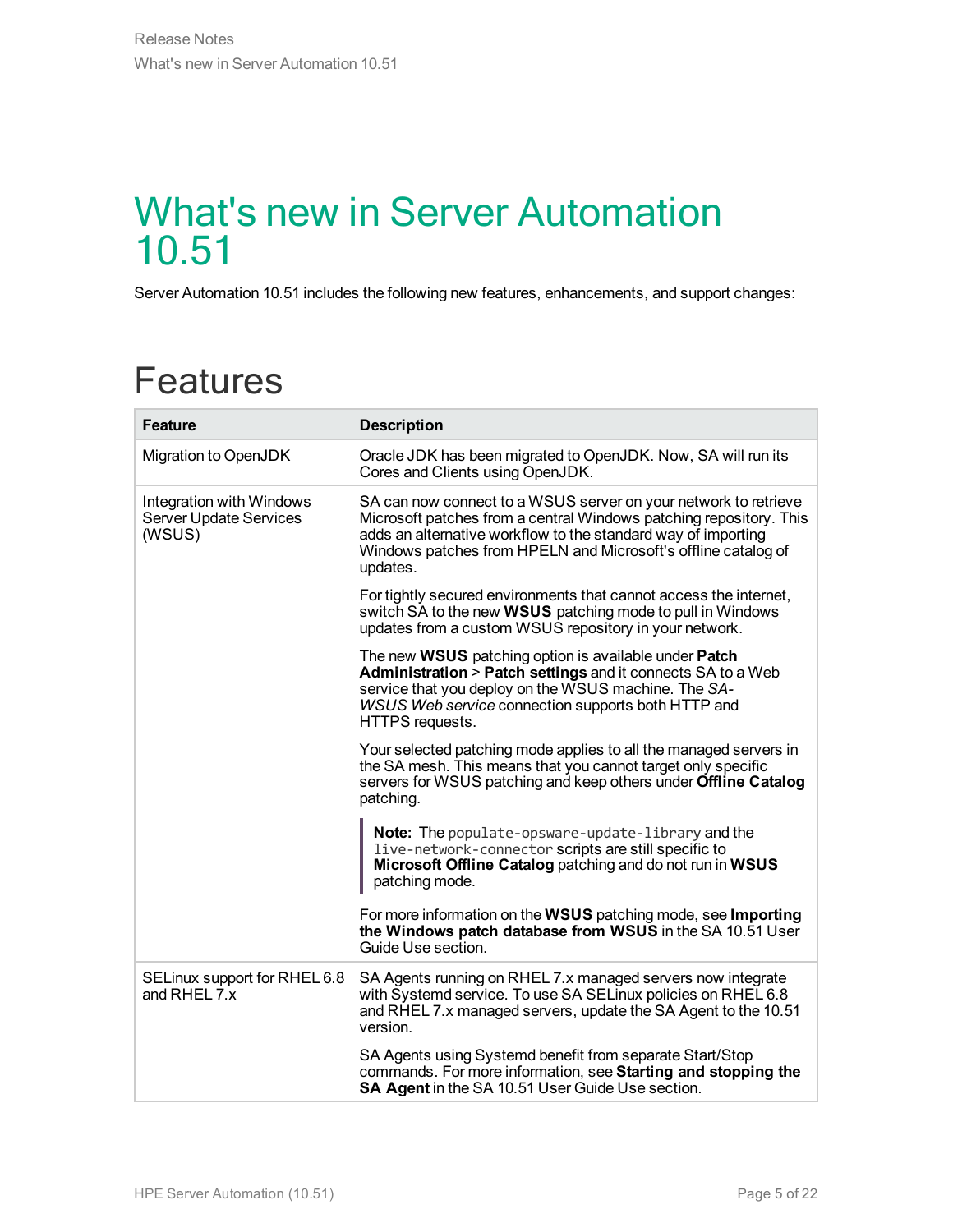### <span id="page-5-0"></span>Added support

Starting with the 10.51 release, Server Automation includes support for:

- Windows Server 2016
- vCenter Server Virtual Appliance

For more information, see the SA 10.51 Support and Compatibility Matrix.

### <span id="page-5-1"></span>New installation options for the SA Agent

Starting with the SA 10.51 release, you can use the following new options when installing the SA Agent installer on a managed server. For more information, see **Connecting to WSUS at Agent install/upgrade** in the SA 10.51 User Guide Use section.

| <b>Flag</b>          | <b>Arguments</b>                                                                                                                        |
|----------------------|-----------------------------------------------------------------------------------------------------------------------------------------|
| --wsus               | --setupConnection. Mandatory argument.                                                                                                  |
| cfg_args             | --wsusURL-specifies a WSUS URL that overrides any custom attributes already set<br>for the selected managed servers. Optional argument. |
|                      | --ignoreWSUSModeCheck - ignores that WSUS patching mode is not enabled on the<br>core. Optional argument.                               |
| --WSUS<br>$cfg$ skip | Does not run the WSUS configuration script.                                                                                             |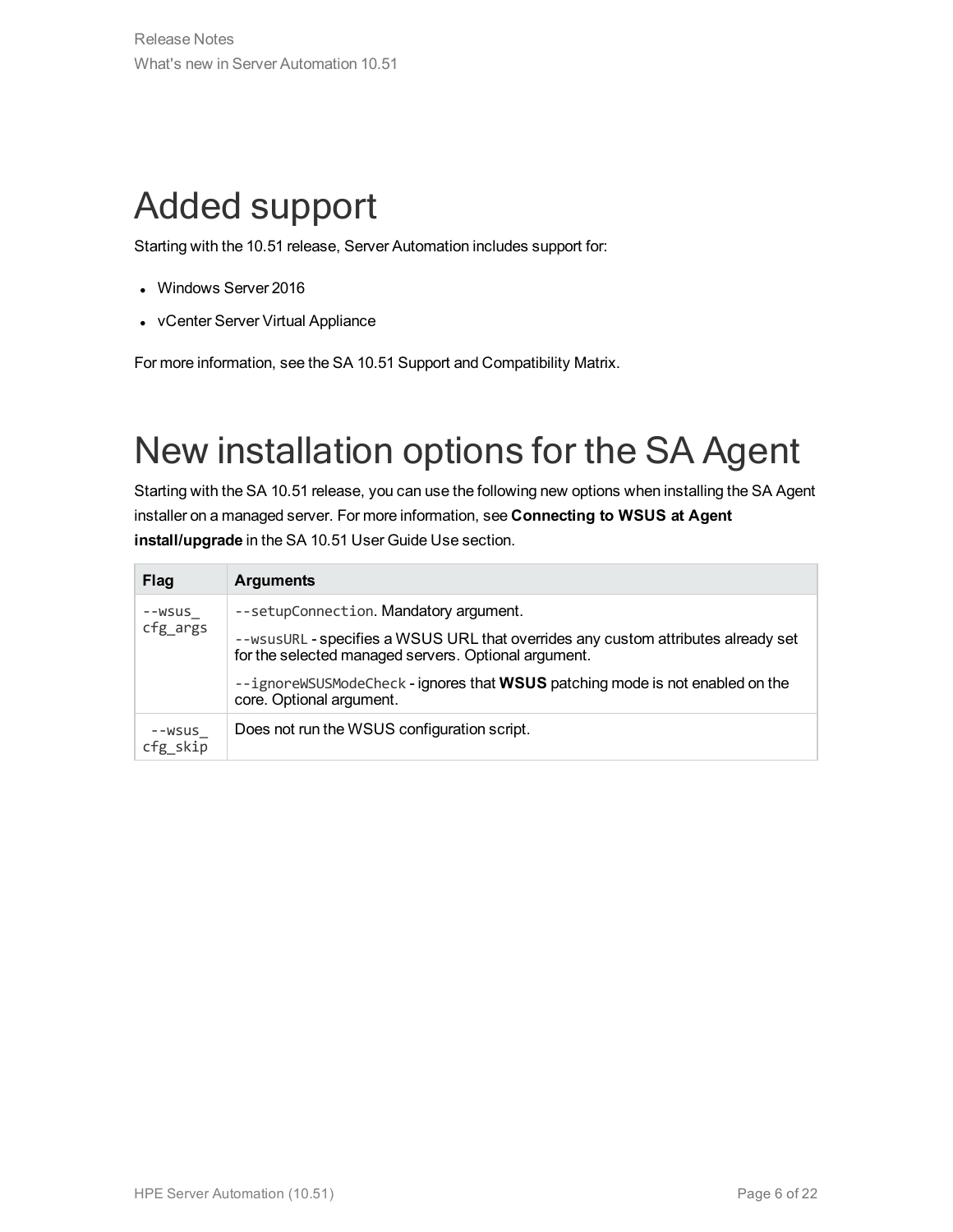#### <span id="page-6-0"></span>**Enhancements**

SA 10.51 includes the following enhancement requests, implemented after the release of SA 10.50.

| ID                      | Component Summary |                                                                         | Added in<br>version |
|-------------------------|-------------------|-------------------------------------------------------------------------|---------------------|
| QCCR1D226280   Software |                   | Suse_manager_import tool now supports<br>Management   SuSE Manager 3.0. | 10.51               |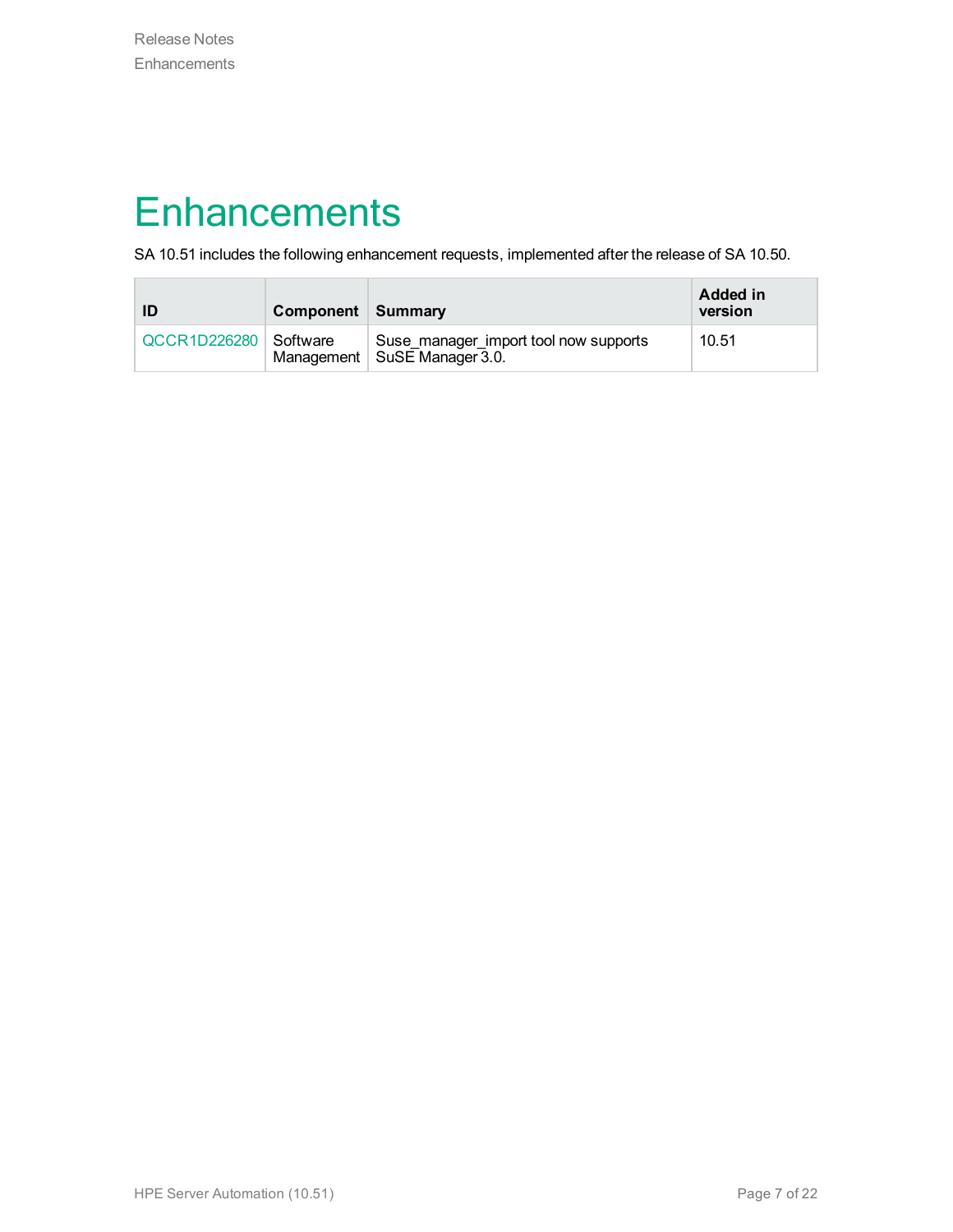### <span id="page-7-0"></span>Fixed defects

The following table includes all the defects fixed after the release of SA 10.50.

| ID                  | Component                | <b>Summary</b>                                                                                                                        |
|---------------------|--------------------------|---------------------------------------------------------------------------------------------------------------------------------------|
| QCCR1D202831        | Patch<br>Management      | Multi-platform patch exceptions trigger Incorrect Device<br>Platform or Account errors.                                               |
| QCCR1D214689        | Patch<br>Management      | HPELN requires reuploading some private patches.                                                                                      |
| QCCR1D222527        | Patch<br>Management      | wsusscn2.cab is not added to Peer Content Caching for<br>patch remediations and bs software.                                          |
| QCCR1D225847        | Software<br>Management   | redhat_import fails when retrieving erratum for third-party<br>repositories fedora-epel.                                              |
| QCCR1D222259        | Deployability            | SA CORD patch uses certificate from crypto.0 directory.<br>This makes the installer fail when patching Wayscripts on<br>primary core. |
| QCCR1D220691        | Deployability            | Unsuccessful CORD patch installations are not resumed.                                                                                |
| QCCR1D221766        | OS<br>Provisioning       | OSBP Deploy Agent step picks a non-available gateway<br>when two satellites are in the same realm.                                    |
| <b>QCCR1D230606</b> | Product<br>Functionality | rhn_import cannot validate redhat certificate.                                                                                        |
| <b>QCCR1D232486</b> | Patch<br>Management      | populate-opsware-update-library script fails when<br>downloading patches that contain spaces in the URL.                              |
| QCCR1D227515        | Software<br>Management   | Import from RHN fails with the following error<br>message: Package download error: Cannot get package<br>download link for            |
| QCCR1D230852        | Product<br>Functionality | Twist hangs randomly due to JBOSS deadlock.                                                                                           |
| QCCR1D231476        | Product<br>Functionality | Rollback points throw the following error message: The<br>RPM rollback point object cannot be found.                                  |
| QCCR1D230617        | Product<br>Functionality | SA user interface stops responding after upgrading to<br>SA 10.50 from a version prior to SA 10.1.                                    |
| QCCR1D144033        | Product                  | SA does not integrate with WSUS.                                                                                                      |
|                     | Functionality            | For details on the functionality implemented for this issue,<br>see section "What's new in Server Automation 10.51" on<br>page 5      |
| QCCR1D227740        | Software<br>Management   | The SA Client does not show failed script or failed script<br>output until job completion.                                            |
| QCCR1D225878        | Patch<br>Management      | rhn import fails with the following error message: urlopen<br>error [Errno 8] _ssl.c:504: EOF occurred in violation.                  |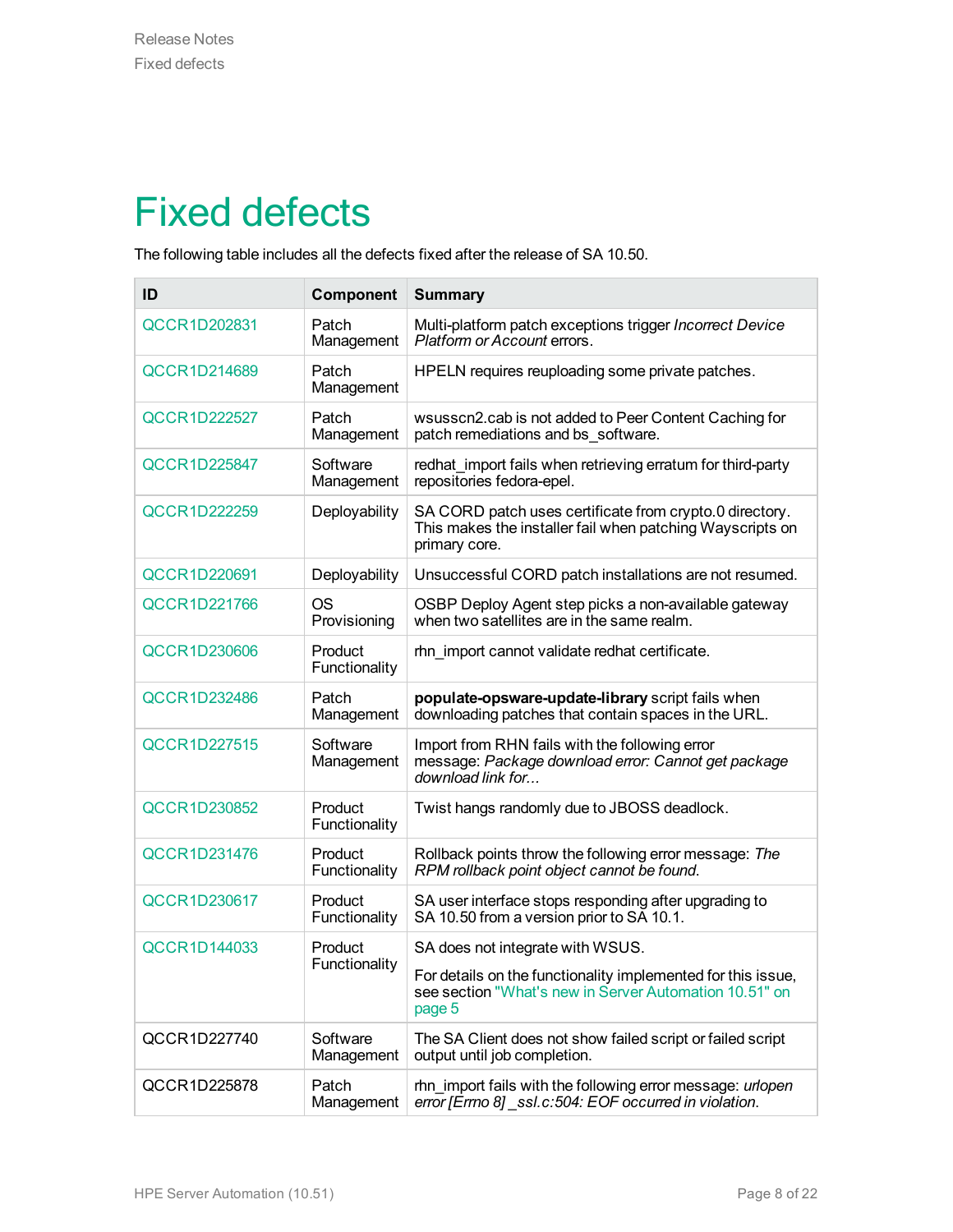#### <span id="page-8-0"></span>Known issues, limitations, and workarounds

The 10.51 release of SA has the following known issues and limitations.

| ID                       | Area                     | <b>Issue</b>                                                                                                                                                                                                                        |
|--------------------------|--------------------------|-------------------------------------------------------------------------------------------------------------------------------------------------------------------------------------------------------------------------------------|
| <b>QCCR1D20351</b><br>5  | Product<br>Functionality | Word reports missing packages when working in a multislice<br>environment deployed on top of a Logical Volume Manager<br>(LVM) custom partitioning.                                                                                 |
|                          |                          | Workaround: Do not mount Word on the core servers where<br>you are planning to install SA slices. Mount<br>/var/opt/opsware/word on a local partition only for the<br>core server where infrastructure/wordstore will be installed. |
|                          |                          | Packages are stored in the /var/opt/opsware/word on the<br>infrastructure/wordstore server. Slices only mount the NFS<br>export, therefore no actual space is required on the slice<br>server for this folder.                      |
|                          |                          | Therefore, before installing the core make sure that<br>/var/opt/opsware/word is not mounted and does not exist<br>under /etc/fstab. After installation, only the wordstore<br>NFS mount should be available.                       |
| <b>QCCR1D21372</b><br>4  | Product<br>Functionality | Installing a secondary core fails with the following error<br>message: Failed to determine data pump dir.                                                                                                                           |
| QCCR1D22752<br>2         | Deployability            | Slices may not always show the right product version in the<br>SA client.                                                                                                                                                           |
| <b>QCCR1D22799</b><br>8  | Deployability            | Installing additional slices fails if recurring jobs are<br>scheduled to run.                                                                                                                                                       |
|                          |                          | Workaround: Cancel any pending recurring scheduled jobs,<br>and restart the slice installation.                                                                                                                                     |
| QCCR1D20237<br>7         | Product<br>Functionality | CORD installation on a secondary core fails if the installer<br>runs word uploads before patch opsware.                                                                                                                             |
| <b>QCCR1D20990</b><br>7  | Interface/Usabilit<br>У  | Using kill -9 or CTRL-\ on the installer script causes<br>/var/tmp/oitmp to hang. When trying to restart the<br>installer, the following error message is displayed: Cannot<br>mkdir /var/tmp/oitmp.                                |
| <b>QCCR1D22214</b><br>1. | Product<br>Functionality | Tsunami is not enabled for satellites upgraded from SA 9.1x.                                                                                                                                                                        |
| <b>QCCR1D19151</b><br>1. | Product<br>Functionality | Oracle RAC Connection Failover is not transparent.                                                                                                                                                                                  |
| <b>QCCR1D17265</b><br>4  | Interface/Usabilit<br>У  | SA 10.0 installer does not validate /etc/hosts against<br>multiple 'localhost' definitions.                                                                                                                                         |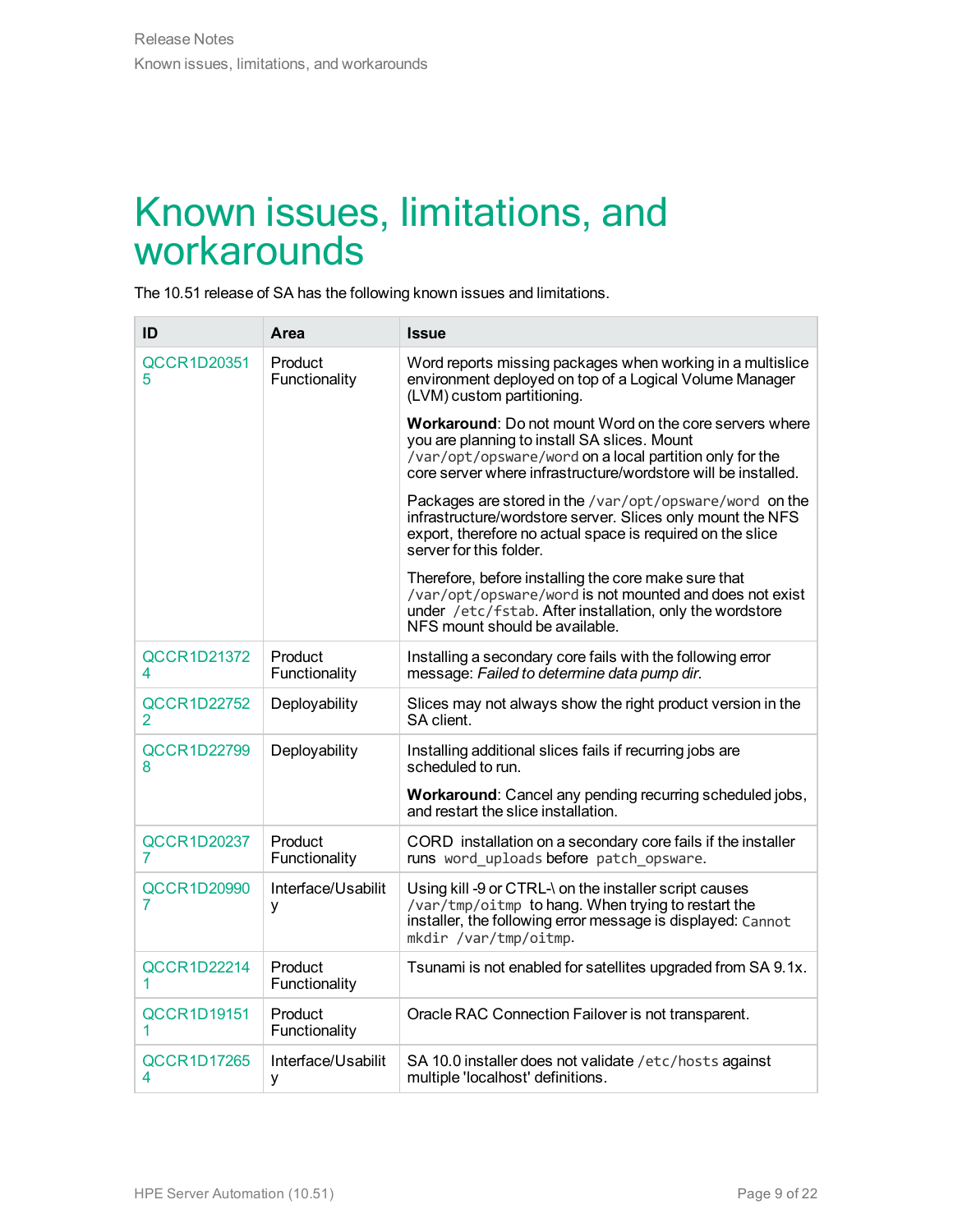| ID                                   | Area                             | <b>Issue</b>                                                                                                                                                                                                                                                                                                                                                                                                       |
|--------------------------------------|----------------------------------|--------------------------------------------------------------------------------------------------------------------------------------------------------------------------------------------------------------------------------------------------------------------------------------------------------------------------------------------------------------------------------------------------------------------|
| <b>QCCR1D11238</b><br>4              | Product<br>Functionality         | It is not possible to activate debug logging in apx.c.                                                                                                                                                                                                                                                                                                                                                             |
| <b>QCCR1D20917</b><br>5.             | Product<br>Functionality         | MS Patch DB import status in SA Client may not reflect the<br>actual status.                                                                                                                                                                                                                                                                                                                                       |
| <b>QCCR1D22989</b><br>5              | Patch<br>Management              | When importing RedHat 6 rpms using redhat_import, any ++<br>characters available in the package title are converted to<br>spaces.                                                                                                                                                                                                                                                                                  |
|                                      |                                  | This leads to the following error when trying to apply<br>patches: An error occurred while installing or removing this<br>package. The package may not be applicable to the selected<br>server. Parameters: results: {0} package: {1} command: {2}<br>Action: Ensure that the package is correctly defined and<br>applicable to the selected server. If the problem persists,<br>please contact technical support. |
| <b>QCCR1D17948</b><br>0              | Software<br>Management           | The tokens used by recurring app config compliance jobs<br>have a limited lifetime of one year. This causes the recurring<br>jobs to stop working without a warning.                                                                                                                                                                                                                                               |
| <b>QCCR1D21929</b><br>9              | Product<br>Functionality         | Cannot install/update HP-UX operating environments<br>through SA patching mechanism.                                                                                                                                                                                                                                                                                                                               |
| <b>QCCR1D14252</b><br>$\overline{2}$ | <b>DCML</b> Export<br>Tool (DET) | Exporting a full CBT with all.rdf and cbt.numthreads=10<br>hangs.                                                                                                                                                                                                                                                                                                                                                  |
|                                      |                                  | <b>Workaround:</b> Run the export with a single CBT thread by<br>setting cbt.numthreads=1 in the CBT configuration file.                                                                                                                                                                                                                                                                                           |
|                                      |                                  | By default, the configuration file is available on the HPE<br>Server Automation core at<br>/opt/opsware/cbt/cfg/default.properties                                                                                                                                                                                                                                                                                 |
| <b>QCCR1D22092</b><br>4              | Product<br>Functionality         | Memory Error exception raised when remediating HP-UX<br>managed servers.                                                                                                                                                                                                                                                                                                                                           |
| <b>QCCR1D15638</b><br>9              | Product<br>Functionality         | Users and Groups SMO do not report all the groups created<br>on Windows 2012 Essentials. The SMO does not record any<br>changes made to the user properties.                                                                                                                                                                                                                                                       |
|                                      |                                  | This means that audits with U&G rules are not accurate for<br>Windows 2012 Essentials.                                                                                                                                                                                                                                                                                                                             |
| QCCR1D23735<br>3                     | Installer                        | You cannot upgrade to version 10.60 if the SA Core's<br>existing certificate is MD5 base.                                                                                                                                                                                                                                                                                                                          |
|                                      |                                  | Workaround: Recertify the SA Core to use a different<br>signature algorithm.                                                                                                                                                                                                                                                                                                                                       |
| QCCR1D23303<br>8                     | <b>SA-00</b><br>integration      | After upgrading SA 10.50 to SA 10.51, the certificates from<br>keystore are deleted, which results in the failure of SA-OO<br>Integration.                                                                                                                                                                                                                                                                         |
|                                      |                                  | Workaround: Perform the following steps to reimport the<br>certificates:                                                                                                                                                                                                                                                                                                                                           |
|                                      |                                  | 1. Stop the Web Services Data Access Engine (Twist):                                                                                                                                                                                                                                                                                                                                                               |
|                                      |                                  | /etc/init.d/opsware-sas stop twist                                                                                                                                                                                                                                                                                                                                                                                 |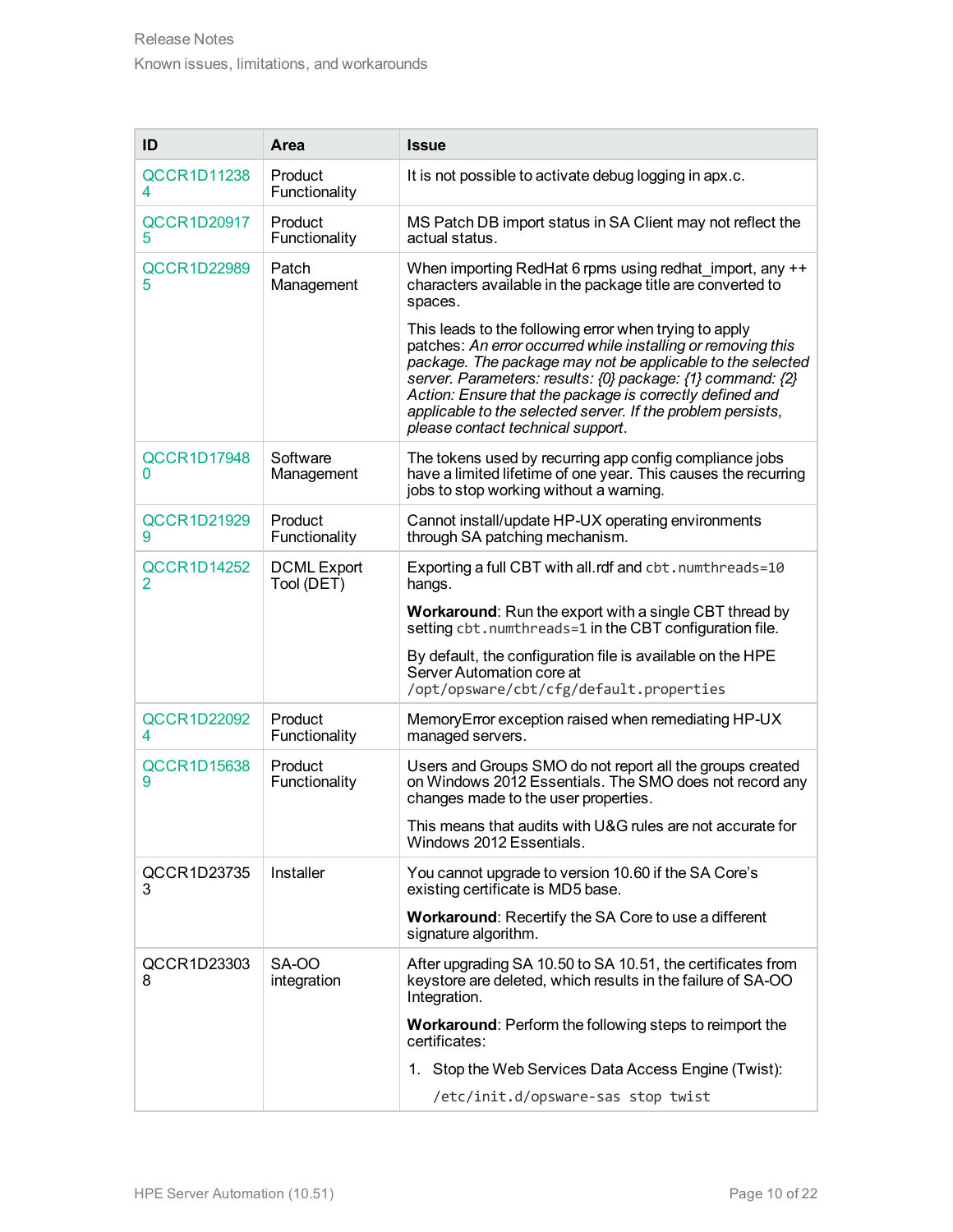| ID               | Area     | <b>Issue</b>                                                                                                                                                                            |
|------------------|----------|-----------------------------------------------------------------------------------------------------------------------------------------------------------------------------------------|
|                  |          | Transfer the OO Central Certificate to SA:<br>$2_{-}$                                                                                                                                   |
|                  |          | <b>Note:</b> When you are prompted for a password,<br>provide the password as changeit.                                                                                                 |
|                  |          | a. Export the OO Central Certificate.                                                                                                                                                   |
|                  |          | The procedure to export the certificate may differ<br>depending on the OS version you have on your OO<br>server. For more details, see the OO documentation.                            |
|                  |          | <b>Note:</b> The client certificate is not bundled with<br>SA, therefore, you must run the certificate export<br>command on the OO server.                                              |
|                  |          | For example; run the following command to<br>certificate from an OO 10.x instance installed on<br>a Windows server:                                                                     |
|                  |          | < <i>OO_INSTALL_DIR&gt;\</i> java\bin\keytool.exe -<br>exportcert -alias tomcat -file                                                                                                   |
|                  |          | C:\oocentral.crt -keystore <00_INSTALL_<br>DIR>\central\var\security\key.store                                                                                                          |
|                  |          | b. Import the OO Central Certificate to the SA Java<br>Runtime Environment (JRE) Keystore:                                                                                              |
|                  |          | /opt/opsware/openjdk/jre/bin/keytool -<br>importcert -alias oocert -file                                                                                                                |
|                  |          | /tmp/oocentral.crt -keystore<br>/opt/opsware/openjdk/jre/lib/security/cacer<br>ts                                                                                                       |
|                  |          | <b>Note:</b> The example above uses the alias,<br>oocert. However, you can use any alias when<br>importing the certificate, provided the alias is not<br>already used in that keystore. |
|                  |          | 3. Verify whether OO Central Certificate was imported<br>successfully:                                                                                                                  |
|                  |          | /opt/opsware/openjdk/jre/bin/keytool -list -<br>alias oocert -keystore                                                                                                                  |
|                  |          | /opt/opsware/openjdk/jre/lib/security/cacerts                                                                                                                                           |
|                  |          | 4. Restart the Web Services Data Access Engine (Twist):                                                                                                                                 |
|                  |          | /etc/init.d/opsware-sas restart twist                                                                                                                                                   |
| QCCR1D23266<br>6 | Agent    | If a custom certificate is added to the cert pem file, this<br>certificate is not available when rolling back the SA 10.51<br>cert pem patch.                                           |
|                  |          | Workaround: Back up /opt/opsware/openss1/cert.pem<br>to a secure location and restore it after upgrading.                                                                               |
| QCCR1D23316<br>9 | Patching | Some failed patch installations may show up as successful<br>although they have been rolled back during server reboot.                                                                  |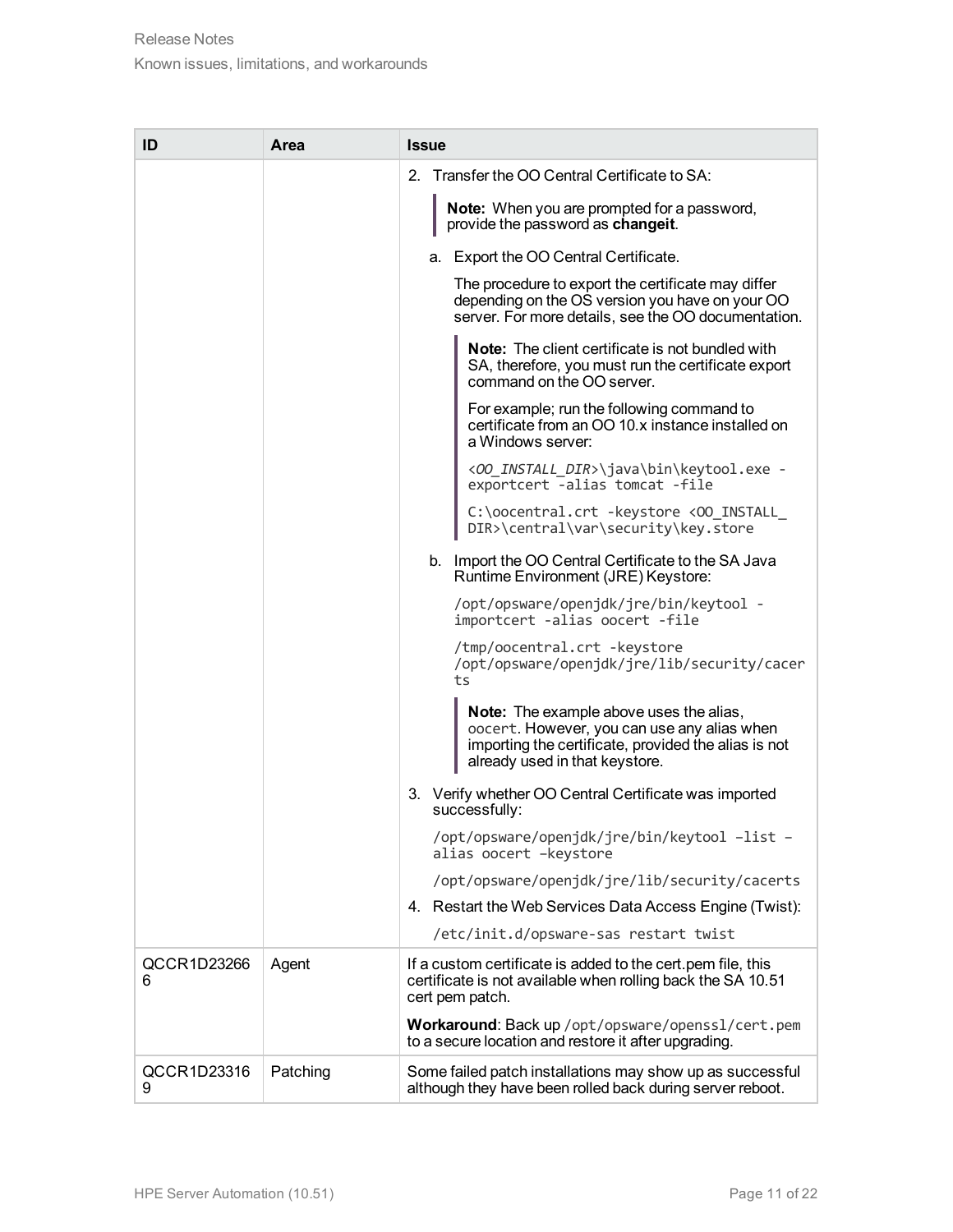| ID               | Area                     | <b>Issue</b>                                                                                                                                                                                                                       |
|------------------|--------------------------|------------------------------------------------------------------------------------------------------------------------------------------------------------------------------------------------------------------------------------|
|                  |                          | Workaround: Always check the Patch Compliance page<br>of the Job Status window to make sure you are getting the<br>correct result for your remediation job.                                                                        |
| QCCR1D19358<br>7 | Interface/Usabilit<br>у  | When scanning hosts with ipv4 and ipv6 enabled, results<br>show both ipv6 and ipv4 IPs. However, the SSH port is not<br>available for IPv6.                                                                                        |
|                  |                          | Workaround: Modify the ADT scanning parameters based<br>on the network topology, proxy and firewall rules.                                                                                                                         |
|                  |                          | If you cannot scan unmanaged servers via ADT on IPv6, go<br>to the SA Client > Tools > Options > SA Agent<br><b>Installation &gt; Advanced</b> and remove -S %GATEWAY IP% --<br>exclude %GATEWAY IP% from the scan parameters.     |
| QCCR1D18396<br>7 | Product<br>Functionality | Users and Group remediation jobs with multiple uses and<br>user groups fail with the following error message: No Group<br>found.                                                                                                   |
|                  |                          | Workaround: Run a Users and Group remediation job with<br>user groups followed by a remediation job. This remediates<br>users that belong to the remediated user group.                                                            |
| QCCR1D17523<br>6 | Product<br>Functionality | Content import from HPE Live Network for SAVA fails in a<br>air-gapped environments.                                                                                                                                               |
|                  |                          | Workaround: Make sure you have network connectivity<br>before you import content from HPELN.                                                                                                                                       |
| QCCR1D19147<br>8 | Data Migration           | CentOS 7 Build Plan fails with TypeError after migrating to<br>SA 10.2 from SA 10.02 with platform installed.                                                                                                                      |
| QCCR1D23200<br>4 | Product<br>Functionality | Deploying a VM fails on Windows Server 2016 x64 fails with<br>the following error message: An error occured while running<br>the following OS build Plan. Run 'Windows 2016 x64 Guest<br>Customization' build plan                 |
| QCCR1D15984<br>1 | Data Migration           | When upgrading a core, SA may show UNITS and REALM<br>UNITS tables conflicts.                                                                                                                                                      |
|                  |                          | <b>Workaround:</b> Resolve conflicts manually or use the Force<br>Resolver script then continue with the upgrade. To minimize<br>the number of model repository conflicts, run all operations<br>on units through the master spin. |
| QCCR1D16089<br>1 | Product<br>Functionality | Cannot delete VMs from the SA Client after a Create VM,<br>Clone VM or Deploy VM from VM Template job fails<br>running the OSBP, and the VM ends up in Build Server<br><b>Failed state</b>                                         |
|                  |                          | <b>Workaround:</b> Delete the VM from the native vendor tool and<br>reload it into SA.                                                                                                                                             |
| QCCR1D22426<br>7 | Deployability            | When installing a satellite, using a realm name different<br>than the facility name, breaks SA functionality.                                                                                                                      |
| QCCR1D23275<br>3 | Core<br>Recertification  | The SA web interface is not accessible from Windows<br>browsers if your SA certificates are using an SHA-224<br>signature algorithm.                                                                                               |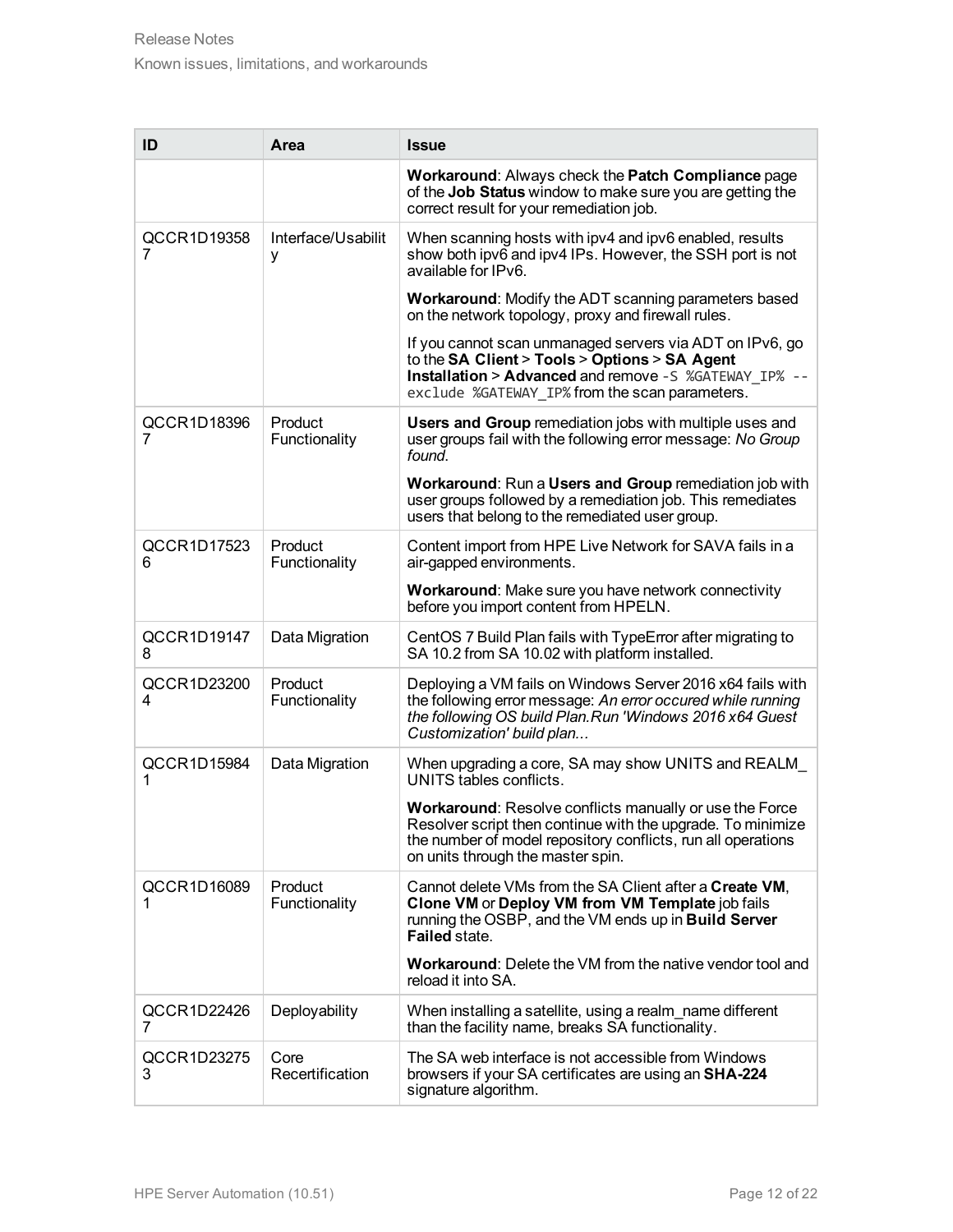| ID               | Area                    | <b>Issue</b>                                                                                                                                                              |
|------------------|-------------------------|---------------------------------------------------------------------------------------------------------------------------------------------------------------------------|
|                  |                         | This is not an SA issue, but a limitation of browsers when<br>running on Windows.                                                                                         |
|                  |                         | <b>Workaround:</b> Access the SA web interface via a Linux<br>browser.                                                                                                    |
| QCCR1D23275<br>3 | Core<br>Recertification | The SA Java RMI Client, opswclient.jar, might not work on<br>Windows platforms if your SA certificates are using an SHA-<br>224 signature algorithm.                      |
|                  |                         | This is caused by the following JDK change: Remove<br>SHA224 from the default support list if SunMSCAPI<br>enabled.                                                       |
|                  |                         | <b>Workaround: Disable the SunMSCAPI security provider.</b><br>This restores support for SHA-224 in the JDK. To disable the<br>SunMSCAPI provider either:                 |
|                  |                         | • edit <jre_home>/lib/security/java.security and<br/>comment out the line that defines the SunMSCAPI<br/>provider OR</jre_home>                                           |
|                  |                         | • disable the SunMSCAPI provider programatically by<br>using the java.security.Security.removeProvider<br>$()$ method.                                                    |
| QCCR1D23258<br>1 | Deployability           | When upgrading to a newer SA version, variables such as<br>BOOTSERVER, AGW and AGWPORT are not replaced in<br>the cfg files under<br>/opt/opsware/boot/kickstart/opsware. |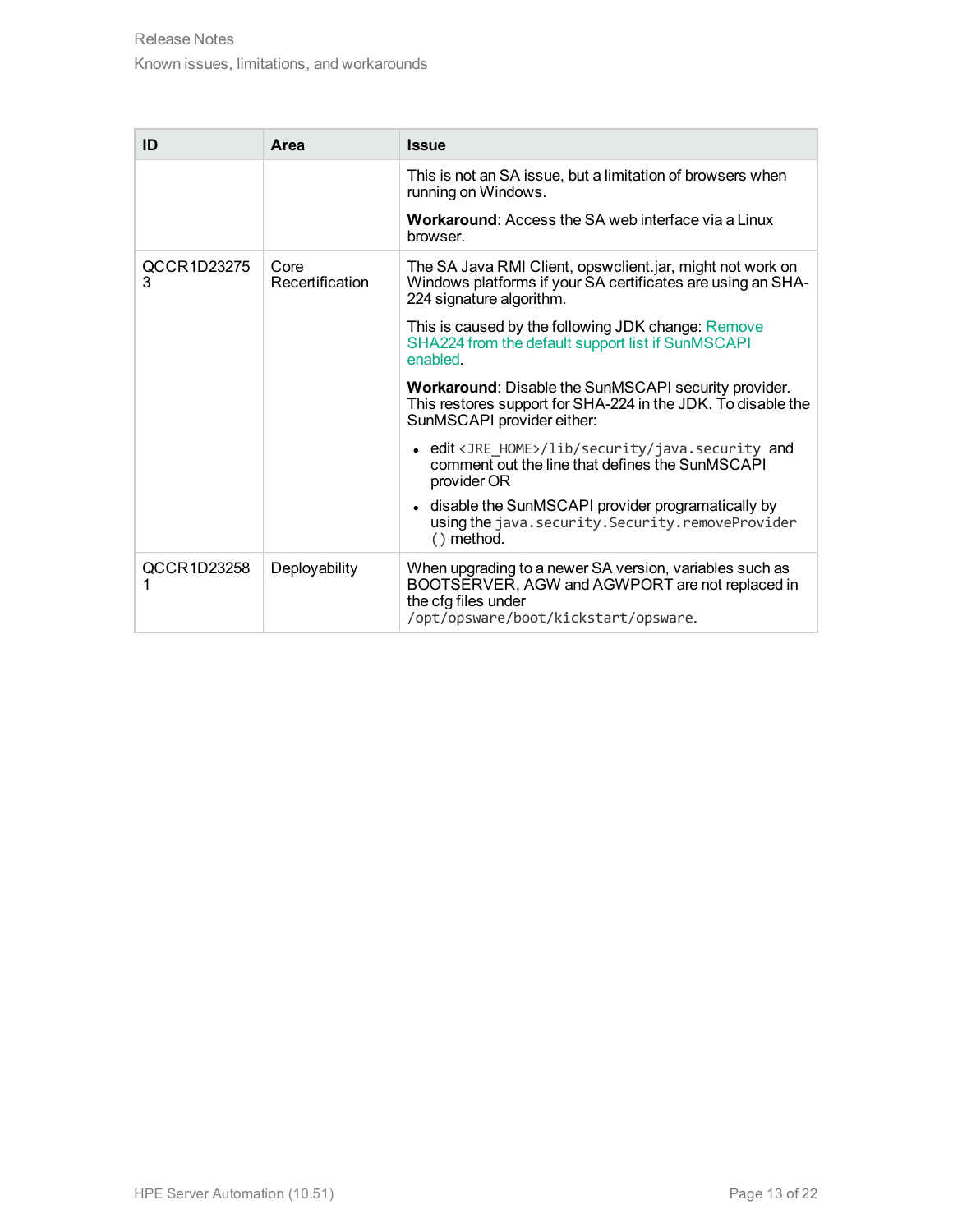### <span id="page-13-0"></span>Installation

This section describes information about installing the SA 10.51 patch:

- ["Prerequisites](#page-13-1) for installing the patch" below
- ["Determining](#page-14-0) the build ID of a core server" on the next page
- "Installing [SA 10.51"](#page-14-1) on the next page
- ["Rolling](#page-16-0) back the patch" on page 17
- ["Supported](#page-17-1) users for patching" on page 18
- "Optional parameters for [enable\\_ipv6.sh"](#page-18-1) on page 19
- ["Troubleshooting](#page-18-2) the patch installation" on page 19
- ["Post-upgrade](#page-19-0) tasks" on page 20

#### <span id="page-13-1"></span>Prerequisites for installing the patch

Before installing the SA 10.51 patch:

- Make sure your Core is using SA version 10.50 (build ID of 65.0.70496.0). See ["Determining](#page-14-0) the build ID of a core [server"](#page-14-0) on the next page.
- Run the / $etc/init.d/opsware-sas$  status command to verify that all Core and Satellite services are functioning correctly.
- <span id="page-13-2"></span>• Check the certificate signing algorithm on your SA Core. If your Core is using MD5 certificates, run a full Core recertification with a signature algorithm of at least SHA1.

#### General recommendations

- If you are working in a multi-master mesh environment, patch the primary Core first. You can then continue with patching the secondary Cores and satellites. Do not install the patch on the secondary cores until the primary core patching has completed successfully.
- Patch each Core and satellite separately, one at a time.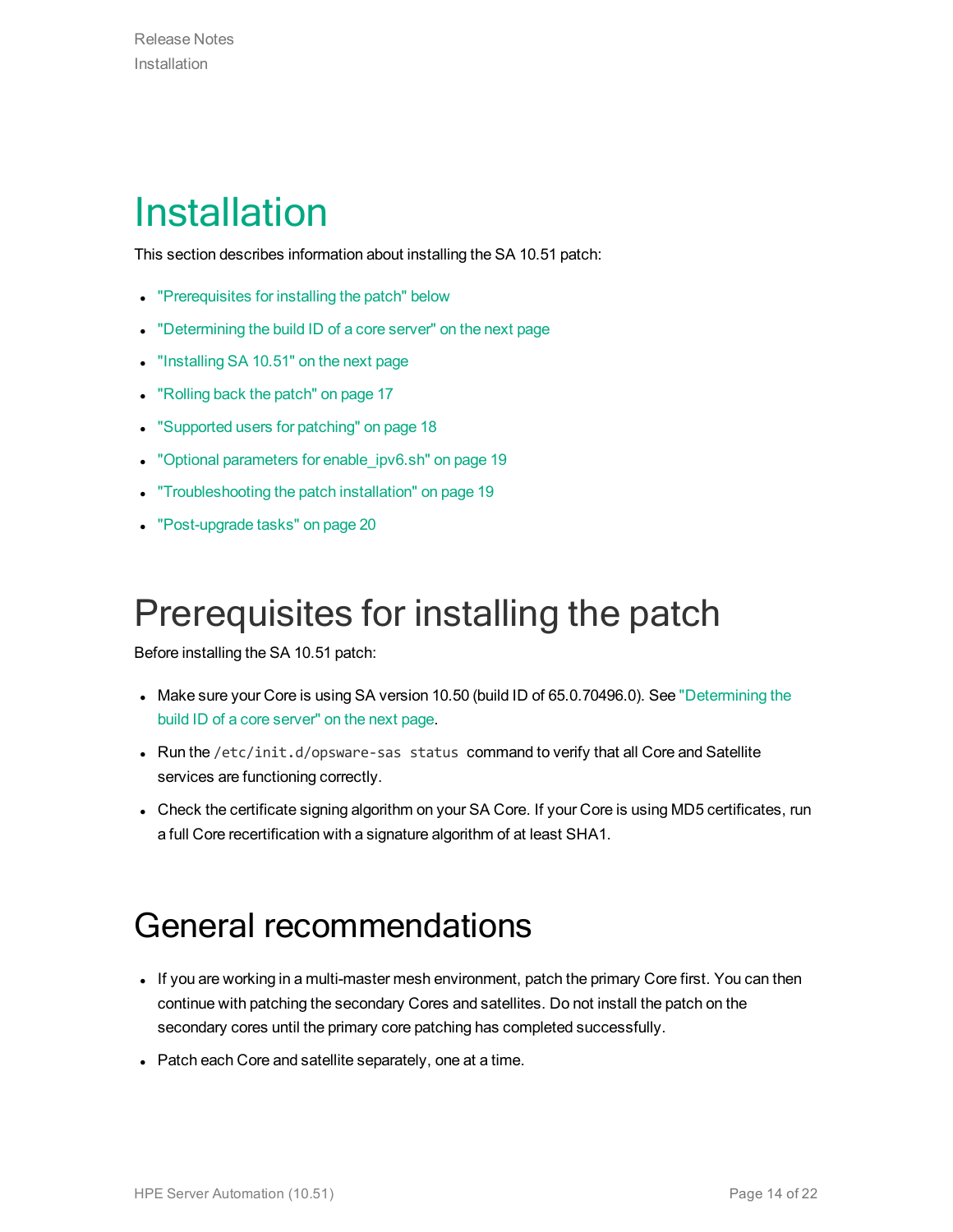• Do not work in mixed-version Core environments. These environments are supported only as transitory mixed-Core versions during patch upgrades. This is the only situation when Cores at different patch levels can temporarily coexist in a multi-master mesh.

#### <span id="page-14-0"></span>Determining the build ID of a core server

When you install an SA patch, SA updates the **install.inv** file to record the patch installation and the patch build ID.

To determine the build ID of a core server:

- 1. Go to /var/opt/opsware/install\_opsware/inv.
- 2. Open the **install.inv** file and search for %basics\_.
- 3. Check the build\_id parameter under the basics\_linux line to see which base version of SA is installed on your system. For SA 10.51, this should be build\_id: opsware\_65.0.72322.0.
- 4. Search for opsware\_patch in the **install.inv** file. This shows which SA patch is installed on top of the major SA release. If the opsware\_patch entry does not exist in the **install.inv** file, no patches have been applied to your SA core.

### <span id="page-14-1"></span>Installing SA 10.51

To install the 10.51 SA patch follow the steps below and the instructions provided in the install script prompts.

The opsware\_installer/hpsa\_patch.sh script is used both for installing and for uninstalling SA patches. The hpsa\_patch.sh script patches all the servers that are part of the specified SA core, as defined by the CDF file.

HPE recommends that you install the patch on the server where the Infrastructure component is available. This is because the Infrastructure component already contains the CDF file.

- 1. Check the patch readme file for information on how to download the SA 10.51 patch.
- 2. Copy (or NFS mount) the patch installation media on the machine where you want to install the patch. The **patch\_upload** folder in the installation media is only required when patching the primary core.
- 3. Enter one of the following commands. Add sudo in front of the commands to install the patch as a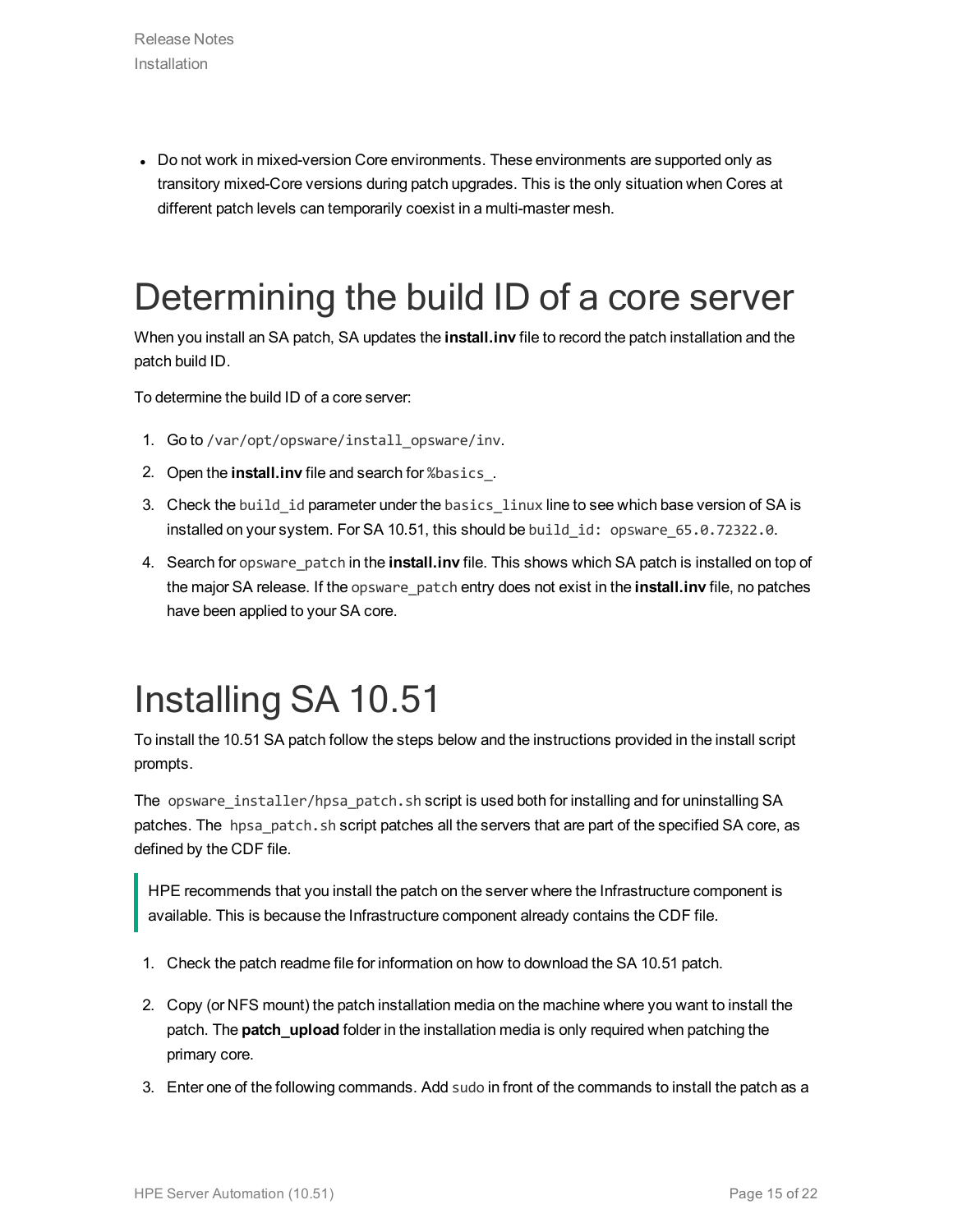non-root user.

- <sup>o</sup> To patch a core: <distribution\_path>/<prefix>-patch/disk001/opsware\_ installer/hpsa\_patch.sh [-c <cdf\_file>]
- <sup>o</sup> To patch a satellite: <distribution\_path>/<prefix>-patch/disk001/opsware\_ installer/hpsa\_patch\_satellite.sh [-c <cdf\_file>].

 You can optionally provide a CDF file. Otherwise, SA uses the latest CDF version saved by the installer. This is available under /var/opt/opsware/install\_opsware/cdf/cdf.xml.

4. In the following confirmation prompt, check that the installer has identified all the servers that are part of the core:

patch will be performed on the following identified core host(s). If there is any inconsistency then try again with the correct CDF.

192.168.220.10 (slice, oracle\_sas, infrastructure, truth\_mm\_slave)

192.168.220.11 (slice, osprov)

---------------------------------------

Do you want to continue (Y/N) [Y]:patch will be performed on the following identified core host $(s)$ . If there is any inconsistency then try again with the correct CDF.

192.168.220.10 (slice, oracle\_sas, infrastructure, truth\_mm\_slave)

192.168.220.11 (slice, osprov)

```
---------------------------------------
```
Do you want to continue (Y/N) [Y]:

- <sup>o</sup> press **Y** to start the patch installation.
- <sup>o</sup> press **N** to cancel the installation. Provide the latest version of the CDF file which contains all the servers, then run the patch installation command again.
- 5. In the **Host Passwords** screen, enter the credentials for the listed core servers:

Host Passwords ============== Parameter 1 of 2 192.168.220.11 user [user34]: Validating user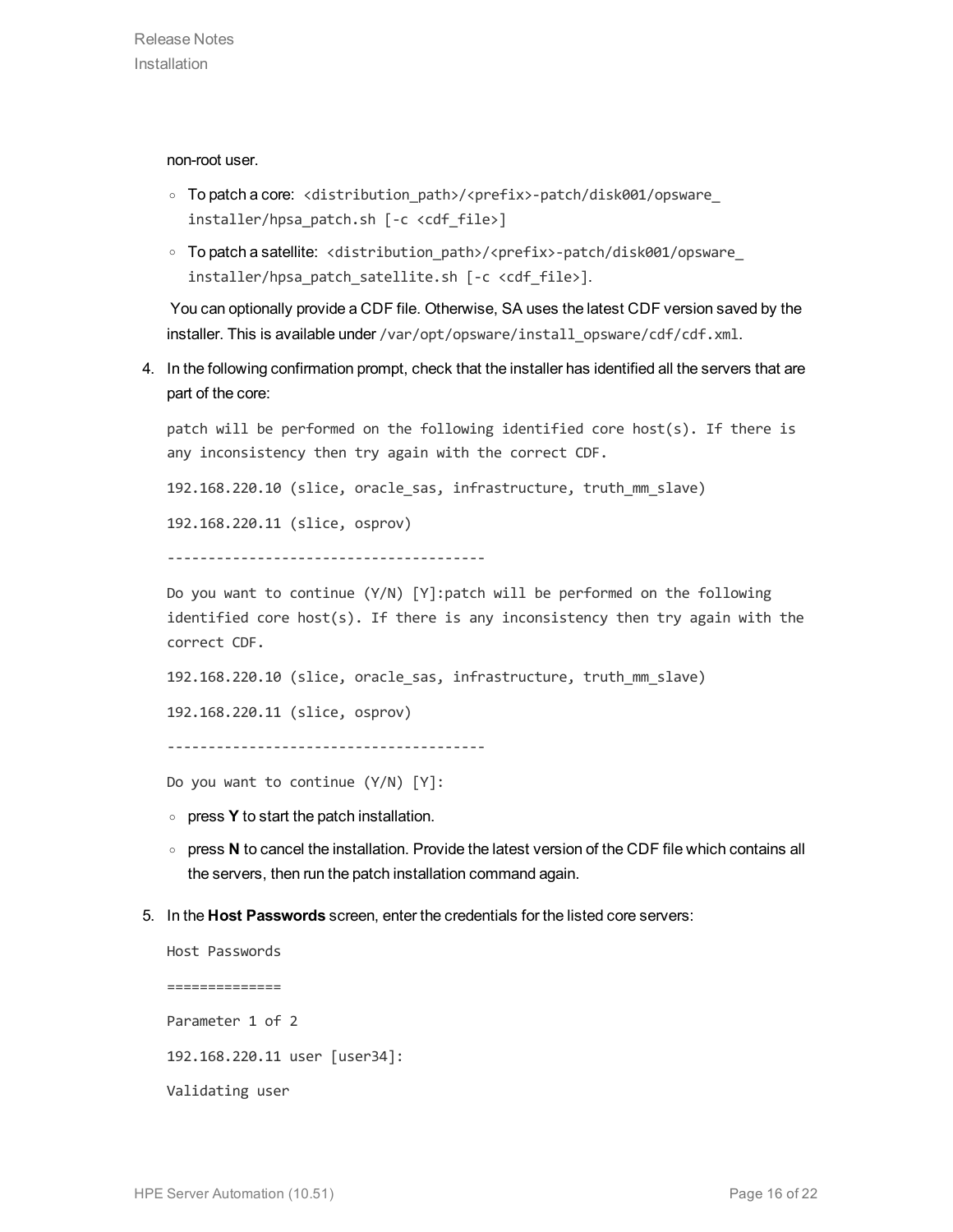Release Notes Installation

Parameter 2 of 2

192.168.220.11 password []:

6. Select one of the listed cryptographic protocols and press **Enter**:

Cryptographic Protocol Selection for the Server Automation Components

[WARNING] Please make sure that all the cores and satellites from the mesh are at the same TLS level.

===================================================================

- 1. TLSv1
- 2. TLSv1.1
- 3. TLSv1.2

Enter the option number or one of the following directives

(<p>revious, <h>elp, <q>uit)[2]:

The installer runs a component status check. If the check is successful, the installer starts the patching process. You can start using all services on the core/satellite machine as soon as the patch installation completes.

#### <span id="page-16-0"></span>Rolling back the patch

To revert SA back to version 10.50:

- on an SA core: <distro>/opsware\_installer/hpsa\_patch.sh --rollback
- <sup>l</sup> on an SA satellite: <distro>/opsware\_installer/hpsa\_patch\_satellite.sh --rollback
- as a non-root user: sudo <distro>/ opsware\_installer/hpsa\_patch.sh --rollback

After uninstalling the patch, the cryptographic protocol version (i.e. TLS version) is reverted to the one set before installing the patch.

After the rollback, do not start the services on satellites if the core is at TLS 1.0. Start the services only if the core and the satellite use the same TLS version.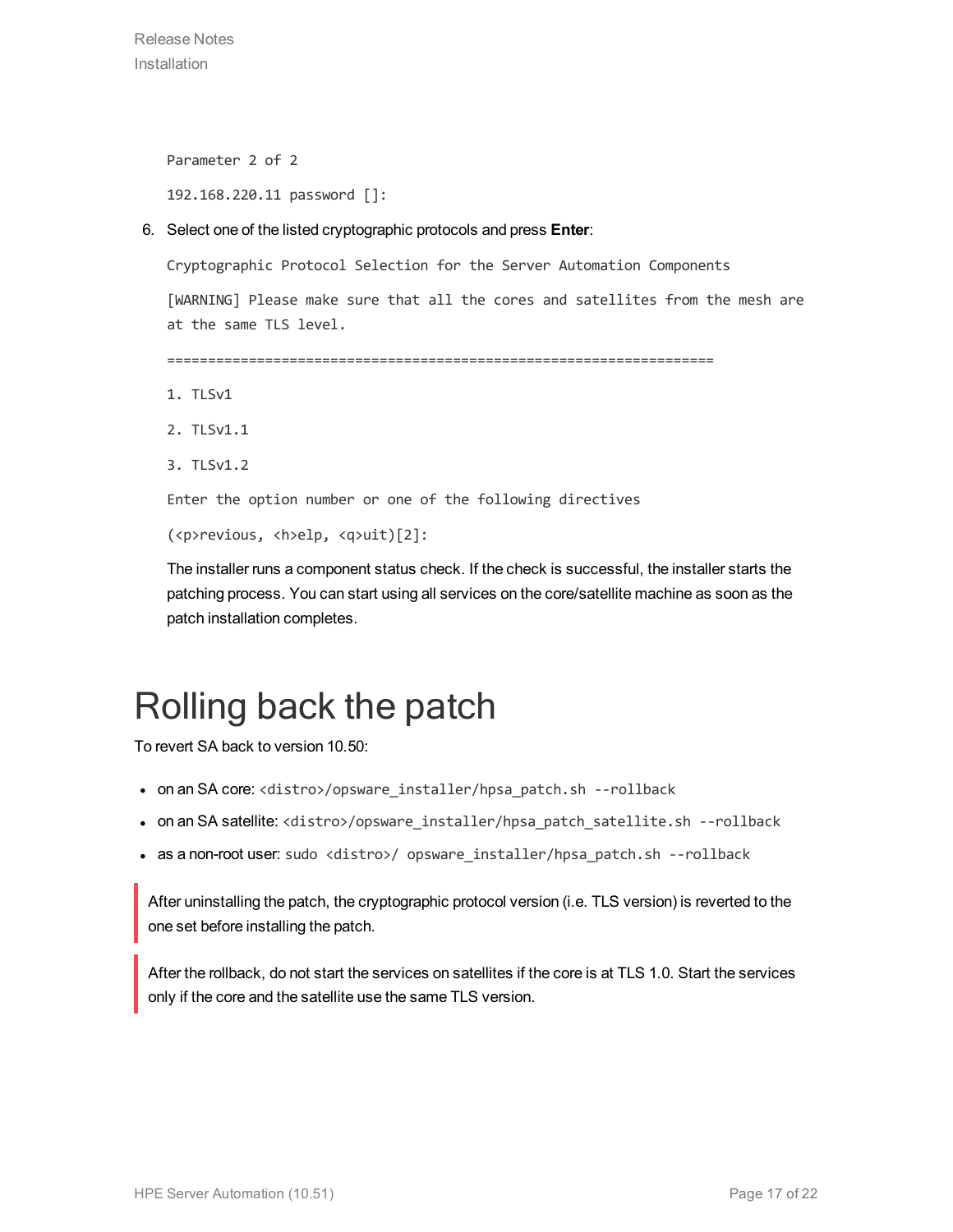#### <span id="page-17-0"></span>Rollback order for multimaster mesh

In a multi-master mesh, roll back the patch in the following order:

- 1. Secondary cores
- 2. Satellites
- 3. Primary core

#### <span id="page-17-1"></span>Supported users for patching

You can install an SA patch as one of the following users:

| User<br><b>Name</b> | <b>Machine</b><br><b>Type</b> | <b>Description</b>                                                                                                                                                                                                                                                                             |
|---------------------|-------------------------------|------------------------------------------------------------------------------------------------------------------------------------------------------------------------------------------------------------------------------------------------------------------------------------------------|
| root<br>user        | Local                         | A root user.                                                                                                                                                                                                                                                                                   |
| regular<br>user     | Local                         | A regular user who has permissions to invoke commands<br>as root with sudo capabilities.<br>When using a regular user for installing or rolling back a<br>core patch, make sure you invoke the command using<br>sudo. For example: sudo <distro>/ opsware<br/>installer/hpsa patch.sh</distro> |
| root<br>user        | Remote                        | A root user, including root ssh access.                                                                                                                                                                                                                                                        |
| regular<br>user     | Remote                        | A regular user with <b>sudo</b> capabilities (including user ssh<br>access).<br>Password-less sudo is not supported for regular<br>users with sudo capabilities.                                                                                                                               |

### <span id="page-17-2"></span>Settings required for regular users with sudo capabilities

Make the following changes to the /etc/sudoers file on every machine where the user installs SA. In the example below, the user is bob.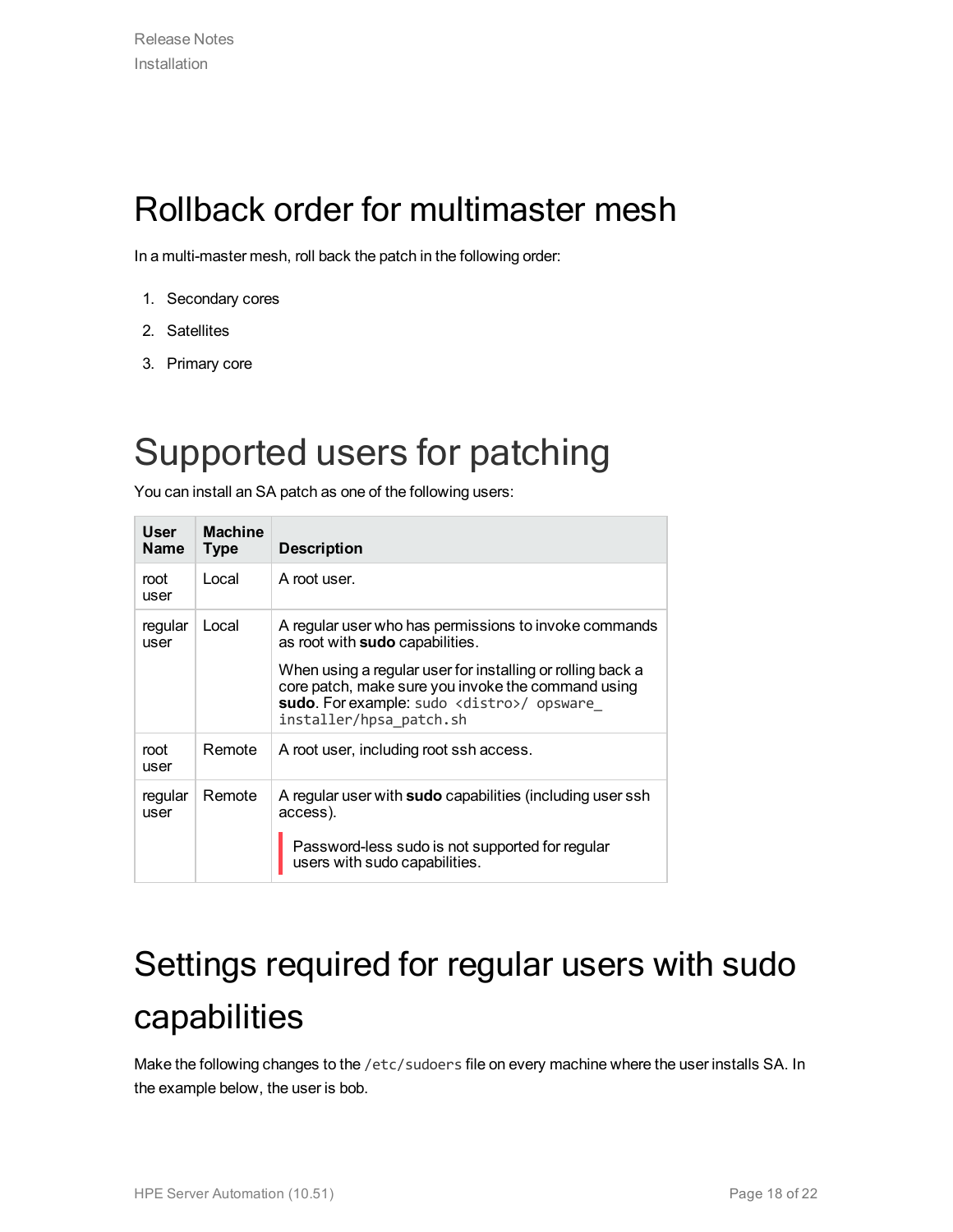- Defaults lecture=never
- <span id="page-18-0"></span>• bob ALL= (ALL) ALL

#### General settings for user names

Make sure user names:

- are portable across systems conforming to POSIX.1-2008. The value is composed of characters from the portable filename character set. Use the following set of characters for portable filename: A B C D E F G H I J K L M N O P Q R S T U V W X Y Z a b c d e f g h i j k l m n o p q r s t u v w x y z 0 1 2 3 4 5 6 7 8 9 . \_
- do not contain a hyphen (-) character as the first character.

### <span id="page-18-1"></span>Optional parameters for enable\_ipv6.sh

The enable\_ipv6.sh script accepts the following optional parameters:

- $\bullet$  -i<IPV6 address>: Use the specified IPV6 address instead of the one autodiscovered based on the hostname DNS AAAA resolution.
- -n : Do not start/restart SA components when making configuration file changes.

#### <span id="page-18-2"></span>Troubleshooting the patch installation

Make sure not to rename any SA default folders. This includes the **Package Repository** folder.

| <b>Error</b> text                                     | <b>Explanation and workaround</b>                                                                               |
|-------------------------------------------------------|-----------------------------------------------------------------------------------------------------------------|
| Could not find spog.pkcs8 /var/opt/opsware/crypto/occ | In order to patch Wayscripts, the<br>spog.pkcs8 certificate must exist<br>under/var/opt/opsware/crypto.         |
|                                                       | <b>Fix:</b> Copy the certificate from<br>another core machine to your core<br>server, then retry the operation. |
| ValueError: invalid certfile                          | Can occur after installing the<br>Software Repository (Word).                                                   |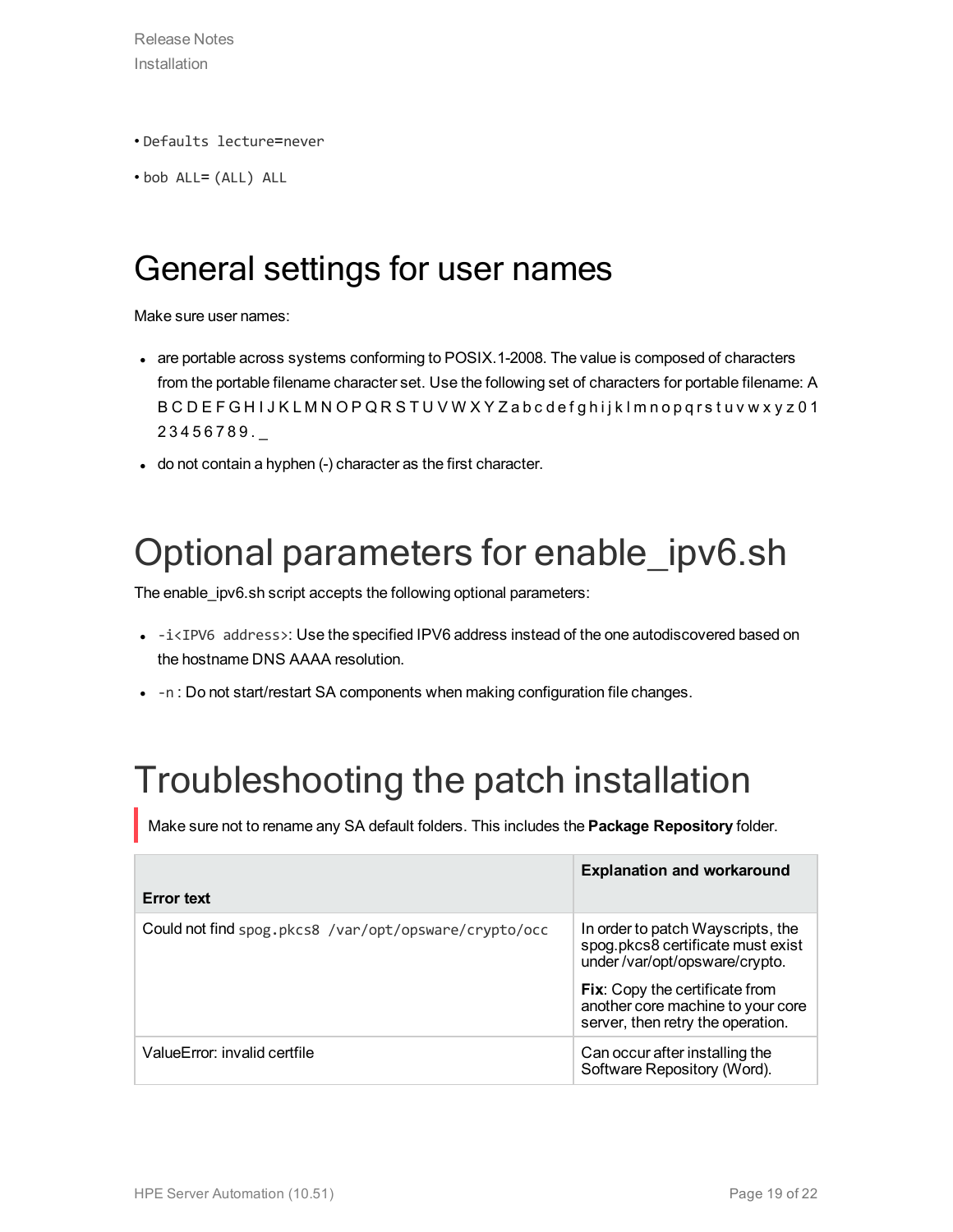|                                                                                                                                                                                                                                                                                                                                                                                                                                                                                                                                                  | Fix: Make sure that spin.srv and<br>opsware ca.crt exist in the<br>/var/opt/opsware/crypto/spin<br>folder on the Software Repository<br>machine.<br>Copy the certificate from another |
|--------------------------------------------------------------------------------------------------------------------------------------------------------------------------------------------------------------------------------------------------------------------------------------------------------------------------------------------------------------------------------------------------------------------------------------------------------------------------------------------------------------------------------------------------|---------------------------------------------------------------------------------------------------------------------------------------------------------------------------------------|
|                                                                                                                                                                                                                                                                                                                                                                                                                                                                                                                                                  | core machine to your core server,<br>and retry the operation.                                                                                                                         |
| You do not have permission to update the patch meta database<br>in HPE SA. Re-run this command with a proper hpsa user and<br>hpsa pass. The hpsa user needs permission to write the folder<br>"/Opsware/Tools/Solaris Patching" and the Package<br>Management Client Feature, "Manage Package" permission set<br>"Read & Write". There was a problem with running update<br>supplements. Refer to section Patch Management for Solaris of<br>the SA 10.51 User Guide Use section for details on how to set<br>up Solaris patching on your core. | Solaris patching has not yet been<br>set up. Disregard this error.                                                                                                                    |

#### <span id="page-19-0"></span>Post-upgrade tasks

After installing the SA 10.51 patch, upgrade the SA Agents and reapply any custom settings:

- 1. Upgrade all the SA Agents on the managed servers and on the core machines (Model Repository). The 10.51 patch uploads updated Server Agents to the Software Repository but does not upgrade these SA Agents automatically.
- 2. Upgrade any SA Agents version 9.10 or earlier to version 9.11 or later. SA 10.51 does not support SA Agents older than 9.11.
- 3. Upgrade the SA Agents on all Windows servers where you plan to install the SA Command-line Interface (OCLI) to version 10.51. OCLI throws errors if installed on Windows servers that use SA Agent 10.50 or earlier.
- 4. Reapply any custom SA settings. After installing or upgrading SA, custom setting such as those for Java heap are reverted to default.

For instructions on upgrading SA Agents, see the SA 10.51 Upgrade Guide Upgrade section.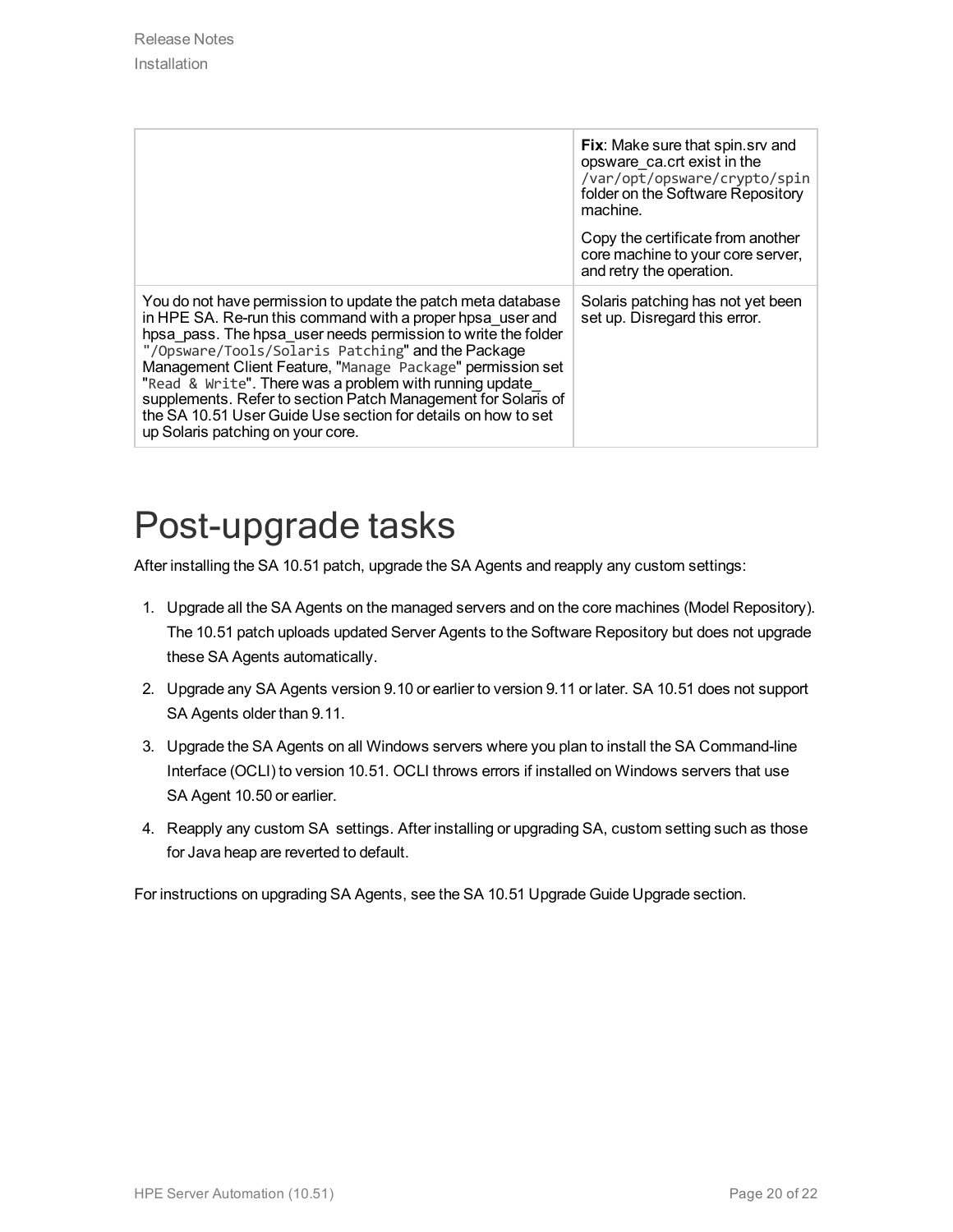## <span id="page-20-0"></span>SA version history

For information on the new features, enhancements, and fixed defects introduced in previous SA 10.x releases, see:

- SA 10.50 [Release](https://softwaresupport.hpe.com/km/KM02475547) notes
- SA 10.23 [Release](https://softwaresupport.hpe.com/km/KM00417675) notes
- SA [Release](https://softwaresupport.hpe.com/km/KM00417675) notes 10.22
- SA [Release](https://softwaresupport.hp.com/group/softwaresupport/search-result/-/facetsearch/document/KM01490694) notes 10.21
- SA [Release](https://softwaresupport.hp.com/group/softwaresupport/search-result/-/facetsearch/document/KM01253520) notes 10.20
- SA [Release](https://softwaresupport.hp.com/group/softwaresupport/search-result/-/facetsearch/document/KM00774555) notes 10.10
- SA [Release](https://softwaresupport.hp.com/group/softwaresupport/search-result/-/facetsearch/document/KM01090480) notes 10.02
- SA [Release](https://softwaresupport.hp.com/group/softwaresupport/search-result/-/facetsearch/document/KM00634313) notes 10.01
- SA [Release](https://softwaresupport.hp.com/group/softwaresupport/search-result/-/facetsearch/document/KM00417669) notes 10.00